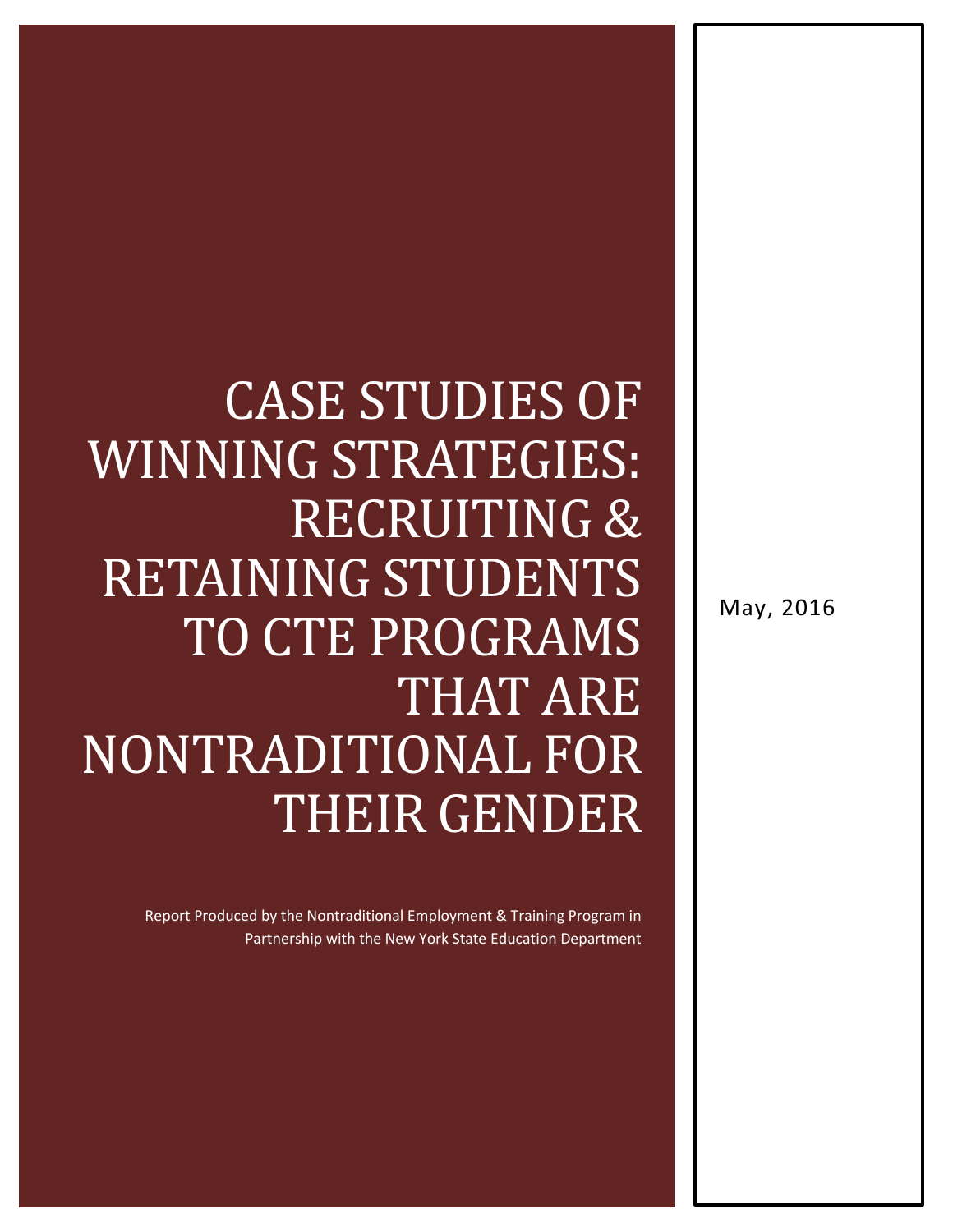#### **FOREWORD**

This report captures strategies used by institutions that have received Perkins grants from the New York State Education Department to effectively recruit and retain students to Career and Technical Education (CTE) programs that are nontraditional for their gender. These programs are male and female dominated occupations where there is less than 25% of either gender. The data used for the case study analysis presented in this report was collected by interviewing officials from 6 institutions which have met and often exceeded their targets for recruitment and retention. It is our hope that the recommendations provided at the end of the report will help other institutions to replicate these strategies. However, since each institution has its unique climate and culture, what worked in one institution may not necessarily work in another. Conducting a climate assessment is critical to effective adaptation and transfer of these strategies. This study was conducted during the 2015-2016 academic year.

#### **Acknowledgement**

We would like to thank the institutions that participated in this study. Without the generous gift of time of these individuals and institutions, this report would not have been possible. The report was made possible through a grant from the New York State Education Department.

The report was developed by the Nontraditional Employment & Training Program at the Center for Women in Government & Civil Society, Rockefeller College of Public Affairs & Policy, University at Albany, State University of New York.

#### **Authors**

Elipha Pradhananga Dina Refki Bilge Avci Aisha Minhas Amanda Tinaphong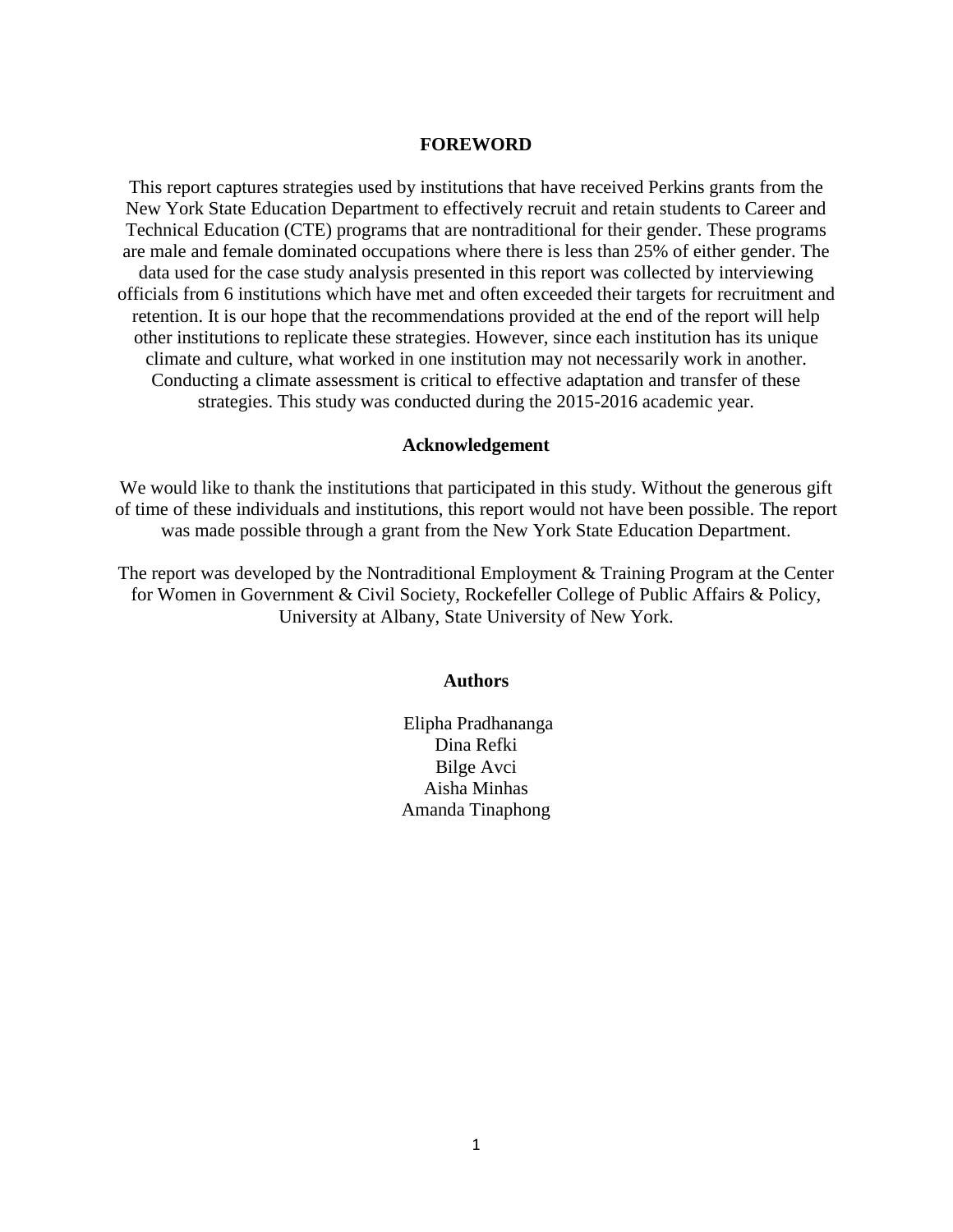| 1.   |  |
|------|--|
| 1.1. |  |
| 1.2. |  |
| 1.3. |  |
| 1.4. |  |
| 2.   |  |
| 2.1. |  |
| 2.2. |  |
| 2.3. |  |
| 2.4. |  |
| 3.   |  |
| 3.1. |  |
| 3.2. |  |
| 3.3. |  |
| 3.4. |  |
| 4.   |  |
| 4.1. |  |
| 4.2. |  |
| 4.3. |  |
| 4.4. |  |
| 5.   |  |
| 5.1. |  |
| 5.2. |  |
| 5.3. |  |
| 5.4. |  |
| 6.   |  |
| 6.1. |  |
| 6.2. |  |
| 6.3. |  |
| 6.4. |  |

#### **Table of Contents**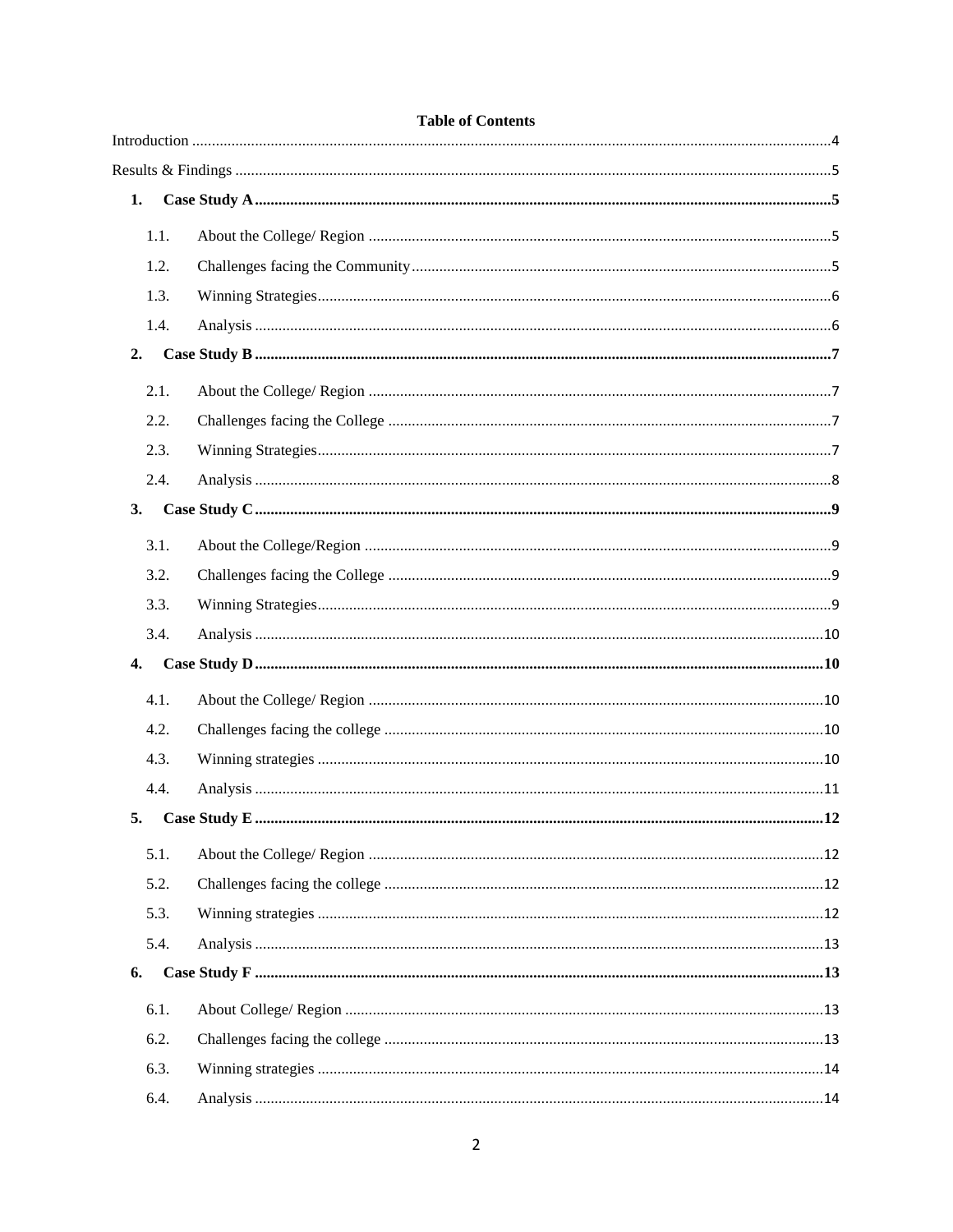| 1. |       |                                                                                              |  |
|----|-------|----------------------------------------------------------------------------------------------|--|
| 2. |       |                                                                                              |  |
|    | 2.1.  |                                                                                              |  |
|    | 2.2.  |                                                                                              |  |
|    | 2.3.  |                                                                                              |  |
|    | 2.4.  | Showcasing of successful nontraditional students in marketing and communication materials 17 |  |
|    | 2.5.  |                                                                                              |  |
|    | 2.6.  |                                                                                              |  |
|    | 2.7.  |                                                                                              |  |
|    | 2.8.  |                                                                                              |  |
|    | 2.9.  |                                                                                              |  |
|    | 2.10. |                                                                                              |  |
|    | 2.11. |                                                                                              |  |
|    | 2.12. |                                                                                              |  |
|    | 2.13. |                                                                                              |  |
|    | 2.14. |                                                                                              |  |
| 3. |       |                                                                                              |  |
|    |       |                                                                                              |  |
| 1. |       |                                                                                              |  |
| 2. |       |                                                                                              |  |
| 3. |       |                                                                                              |  |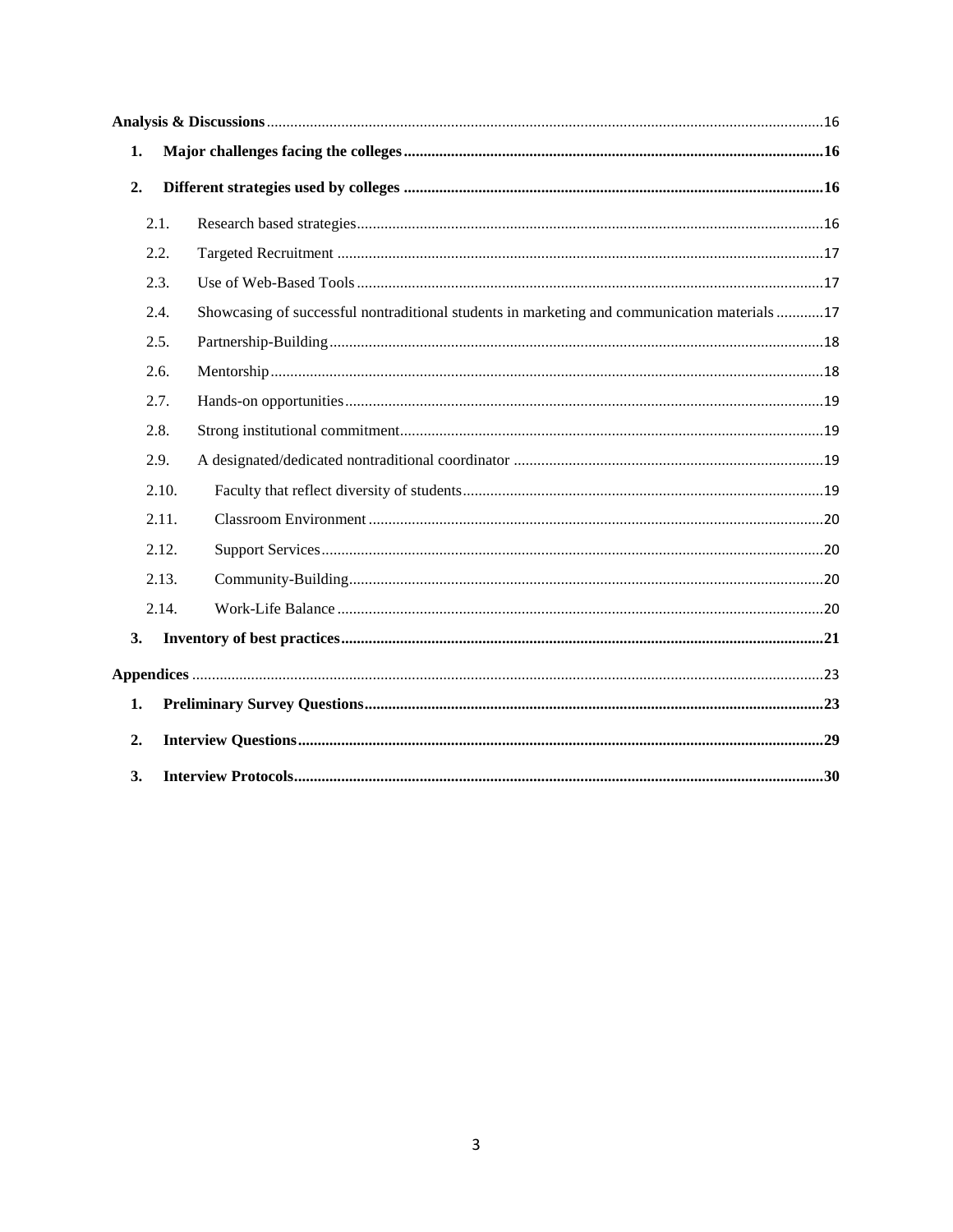# <span id="page-4-0"></span>Introduction

The Nontraditional Employment & Training (NET) Program provides technical assistance to institutions that provide Career & Technical Education (CTE) Programs and that receive Perkins grants from the New York State Education Department. NET seeks to assist institutions in increasing recruitment and retention of students who are pursuing CTE programs that are nontraditional for their gender. These are programs where there is less than 25% of either gender.

Achieving a gender balance in these occupations is critical for several reasons:

- It is a matter of economic development. Demographic changes coupled with retirement of the baby boomers means that employers need to draw from a larger pool of workers and can no longer rely on the traditional narrow pool of workers. Women represent an untapped resource in male dominated CTE programs and vice versa. Our ability to meet demands of the workplace and maintain a global competitive edge requires that we proactively and deliberately develop the next generation of workers that the economy needs.
- It is a matter of economic justice which mandates that each individual has full and unhindered access to all viable occupations, including those that are traditionally male or female dominated.
- It is a matter of gender equity. By dismantling the artificial dichotomy that dictates what men and women can do in the realm of work, we are deconstructing harmful stereotypes and breaking down barriers that hinder individuals from achieving their full potential and contributing productively to the economy.

This report captures institutional strategies that were successfully deployed by high performing institutions in reaching recruitment and retention targets of students in CTE programs that are nontraditional for their gender. Quantity matters just as much as quality. It is a numbers' game, and we are seeking a numerical increase in the number of professionals in these occupations. We are focusing on institutions that have succeeded in increasing their numbers, while maintaining quality. A self-assessment conducted last year by the NET project with Perkins granted institutions revealed that perception is not reality. Institutions may believe that they have successful systems in place to increase their recruitment and retention numbers, but in many cases, the same institutions that ranked themselves high on the spectrum of the recruitment and retention scale, have performed poorly and fell below their targets.

The gap between perception and reality can create an artificial barrier to the success of institutions. If one believes that the system in place is effective and efficient without a hard look at the outcome it is generating (or failing to generate), one continues to resist change. The bottom line is that if strategies and systems are not able to increase the recruitment and retention numbers, it is time for change. Having said that, we must acknowledge that the persistence of the problem of male and female dominated careers is a cultural problem. Changing cultures is a formidable challenge that requires proactive, collective and deliberate actions. It takes a concerted multi-dimensional effort that mainstream the problem in all levels of institutional systems. It takes integrating a gender perspective in mainstream recruitment, marketing, communications, admissions, advisement, curricular development, professional development and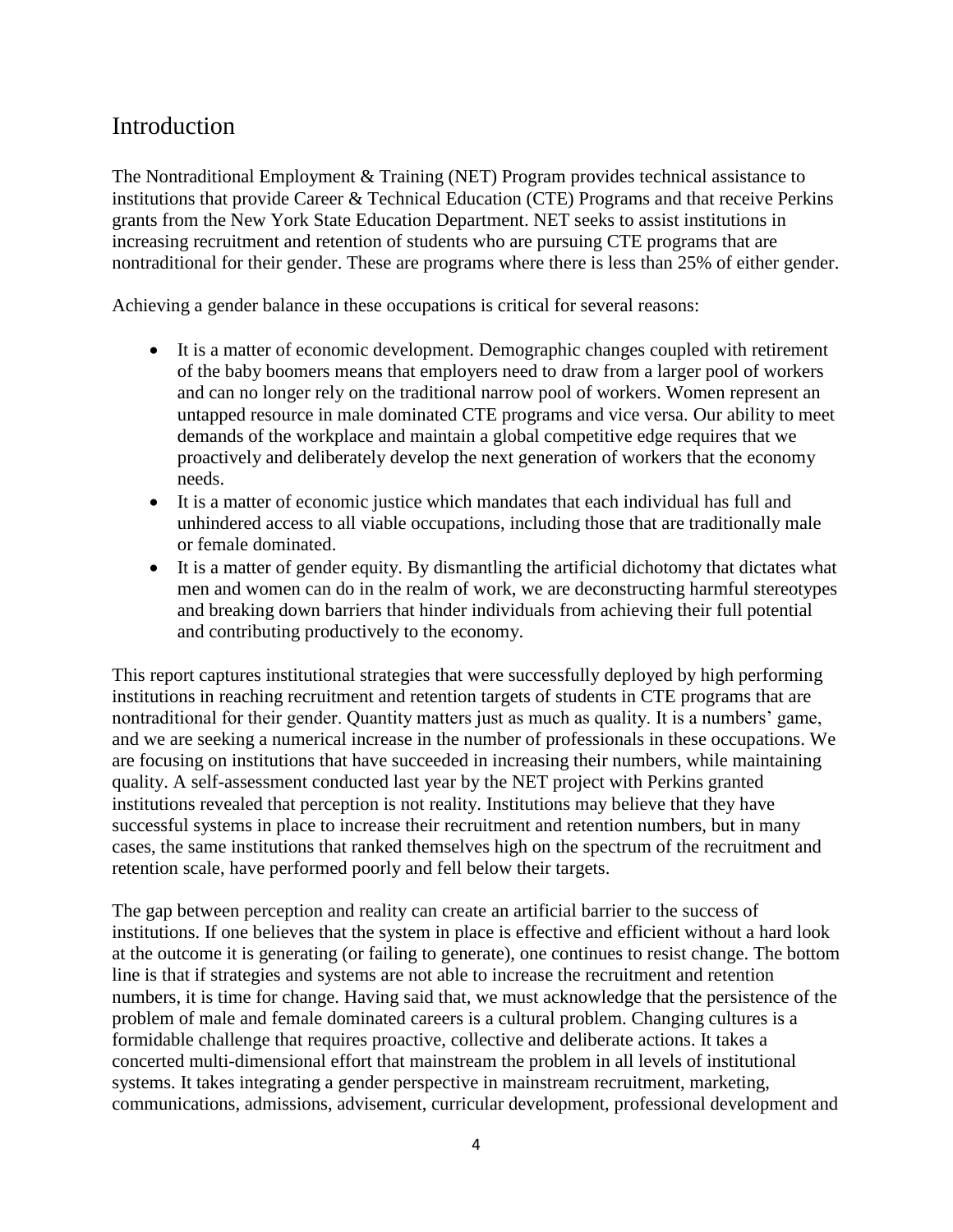classroom spaces. In addition to a mainstreaming approach, there is a need for a targeted approach that seeks the proactive recruitment of students from the underrepresented gender in each CTE program, and institutionalizing support infrastructure to ensure their retention.

This study captures strategies utilized by 6 institutions which ranked at the top 10 in 2013-2014 fiscal year.

Each of these institutions completed a preliminary survey about their external and internal landscapes and participated in telephone interviews where they shared insights about the strategies they utilized in successfully recruiting and retaining students to CTE programs that are nontraditional for their gender. Below are findings, analysis and recommendations that emerged from this study.

# Results & Findings

#### <span id="page-5-1"></span><span id="page-5-0"></span>**1. Case Study A**

#### <span id="page-5-2"></span>1.1.About the College/ Region

Institution A is located in the Southern Tier region. It is surrounded by a few other institutions of higher education, within just ten miles from its location. Therefore, the economy and population in the area is very academically driven. Over 50% of its total students come from the immediate area, however a sizable percentage of students come from outside areas as well, particularly from downstate. Even though its rural location is a hindrance, Institution A has used its academic quality, strong relationship with regional businesses, and strong academic/student services to attract students.

The area has a burgeoning industry in chemical sciences and biological science. They plan to start an applied science and technology program by next fall that is specifically focusing on midlevel technician jobs in multiple fields. This year they started two new programs, which include a Culinary Arts program and a Sustainable Farming and Food Systems program.

#### <span id="page-5-3"></span>1.2.Challenges facing the Community

Institution A faces a challenge in attracting women in technical fields. This is largely due to the propagation of the stereotype that women cannot succeed in Math, and are even put off by Math. There is a long history of this thought and often women have had to start so many levels below the first requirements of the programs. As a result, many women become discouraged, and do not consider this field. It is difficult to recruit in any field with a significant math requirement.

Another challenge is that most men do not think of nursing as a potential career. However, they are able to recruit people who have a background in EMS (Emergency Medical Services) and/or the military, who already understand the potential for the career.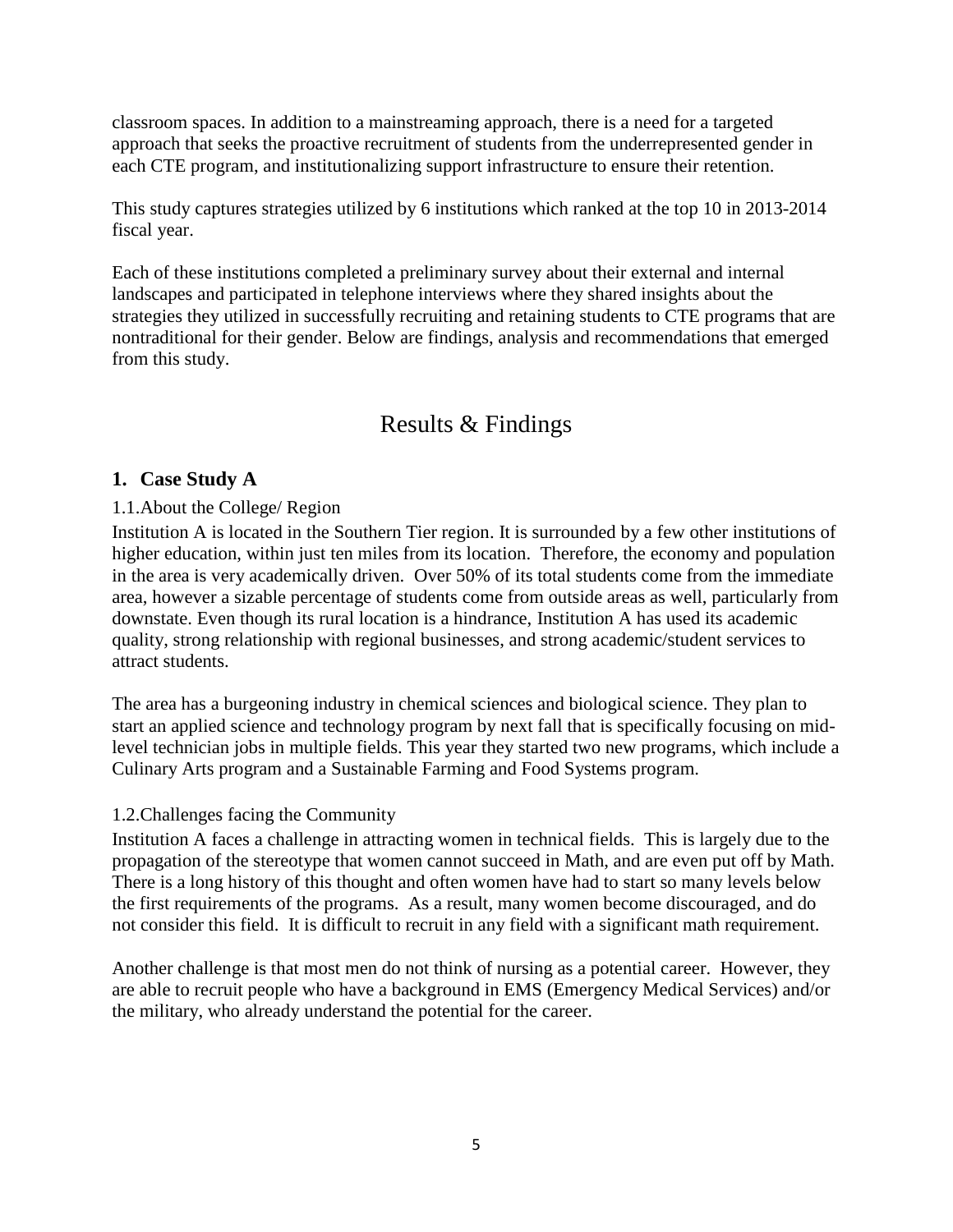<span id="page-6-0"></span>1.3.Winning Strategies

- Institution A has a very large concurrent enrollment program, which offers dual credits. They have partnerships with 56 high schools in the region, with over 5000 students, who take the concurrent enrollment courses.
- Their recruiters are working all over the state, all of the time. They also subscribe to a national admissions organization to receive names of prospective students.
- They utilize a web-based program called career coach that conveys the direct relationship between academic programs, career options, and available jobs in the community. It describes the job picture and available positions, which makes it a powerful tool for recruiting students. Additionally, it helps to identify potential partners, including business/industry partners and nonprofits.
- This year they are starting a new peer career coach program initiative. It will be a onestop shop for employers, agencies, students, and staff within the institutions to find information on where internship and job opportunities may exist and match people with opportunities.
- The External Relations office has developed strong business partnerships. Many of the nontraditional programs have requirements that include internships, externships, and cooperative education initiatives. Hence, there are hundreds of local businesses and agencies where students have been placed, and continue to be placed. They are very closely connected to the local workforce.
- The college does not hire faculty that are not committed to their students. Moreover, until they reach a tenured status, which is a six-year process, they undergo a rigorous yearly evaluation process. The college is known to have asked people to leave after only a couple of years.

#### <span id="page-6-1"></span>1.4.Analysis

 There is a lot that happens on campus organically because of the interest of the faculty. For example, a faculty member in the computer science department took a group to a hacker's competition. They were the only community college at the event. Three of the five members of the team were women, including the captain. The faculty has an inclination towards nontraditional occupations, making them very supportive of the Nontraditional Employment and Training program.

"The college has a deeply held belief that every student that walks in the door has the potential to succeed. Coupled with that, the institution recognizes that each of the students bring with them different barriers that may make attaining success difficult. In order to be a part of students' success, the duty of everyone within the institution is to assist students in understanding what those barriers may be and to help them work through them." Institution A Representative

 The college does not have a nontraditional occupation coordinator. It was a conscious decision, as it is thought that one person would not have the breadth of knowledge of the institution needed to handle the responsibility. The college does not believe that this responsibility should be tasked to a single office or person, and rather the institution weaves the ideals throughout the college. They strive towards this integrated approach, to avoid having only one person or office carrying this important weight.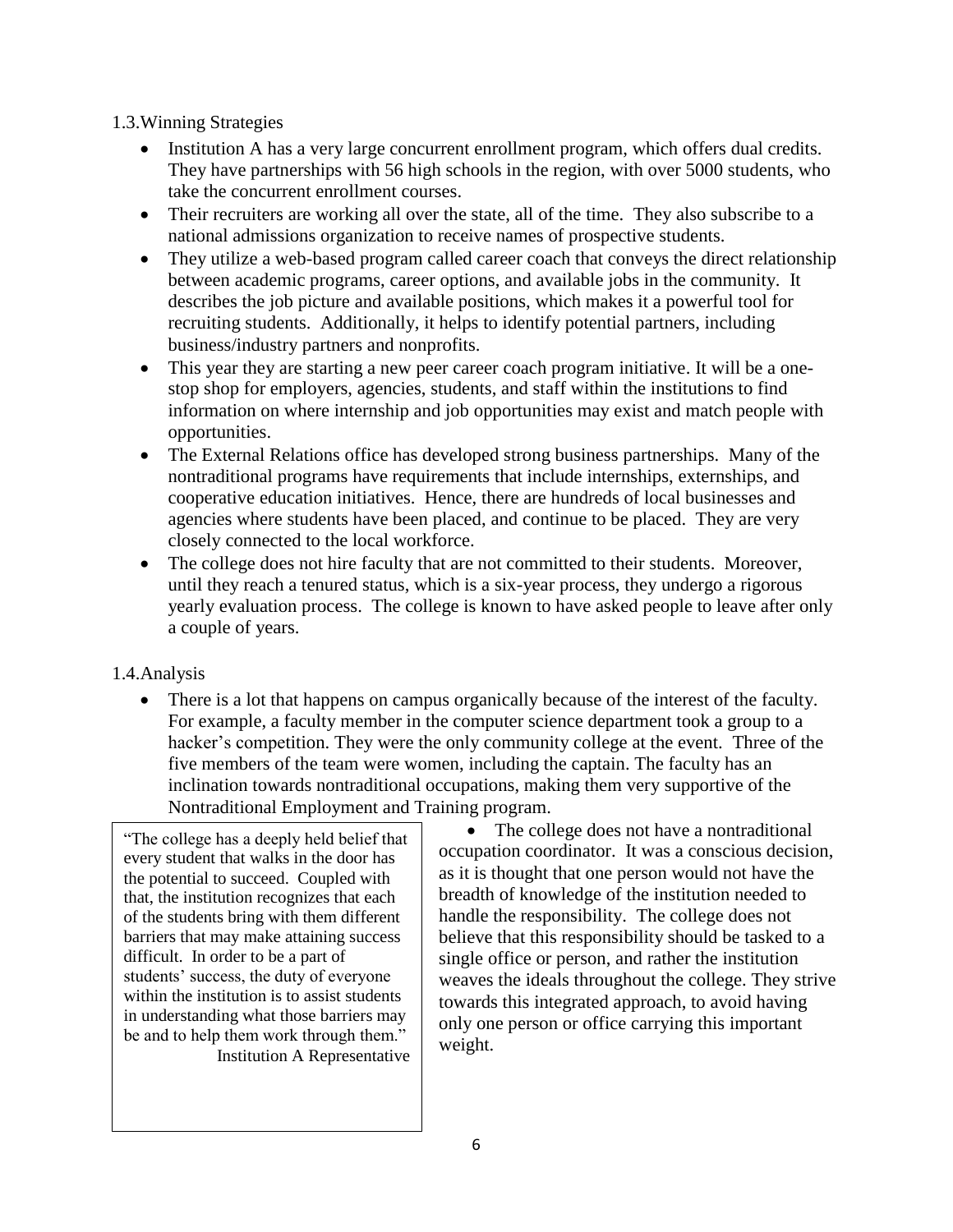# <span id="page-7-0"></span>**2. Case Study B**

#### <span id="page-7-1"></span>2.1. About the College/ Region

Institution B is located in rural Upstate New York. The region is undereducated and economically disadvantaged. It is among the lowest ranked in the State for adults attaining associate or bachelor degrees. The economy is based on multiple part-time employments. Institution B uses intensive advising and strong support services for recruiting and retaining nontraditional students. This two-year college is reasonably priced and has a high academic quality. Its programs offer applied learning, which promotes hiring at local and regional facilities. The region has two highly visible professions that are well-respected, well- paying and have demand. These professions include criminal justice for females and health care professions for males.

#### <span id="page-7-2"></span>2.2.Challenges facing the College

- There is a limited understanding of opportunities provided by nontraditional programs. The challenge lies in alerting the prospective students to the avenues available to them.
- There is a limited amount of prospective students because the college is located in a small, rural town. The lack of public transportation in the rural setting amplifies the challenge for recruitment.
- The severely cold climate and cost of day care are also among the challenges in recruitment and retention.

#### <span id="page-7-3"></span>2.3.Winning Strategies

- One of the strategies Institution B uses is targeted communication with prospective students through emails. They receive student information using a service from the National Research Center for College and University Admissions (NRCCUA). This strategy provides the institution with the opportunity to reach more people and improve the chances for recruitment.
- They have a threefold communication strategy.
	- o Banners that have images of nontraditional students in the field are taken to high schools.
	- o Commercials on TV stations and Radio stations.
	- o Testimonies from graduates are put on podcasts and embedded in the emails sent to the prospective students. These podcasts are also used in other communication materials.
- The Nursing Director is male, as is one other nursing faculty member. These two role models help attract more men in the healthcare programs.
- As this is a small school there is no shadowing program, however students have a direct relationship with their instructors. Rather than having a set of professional advisors who rarely

"I think that you have to cast a wide net and use multiple resources" Institution B Representative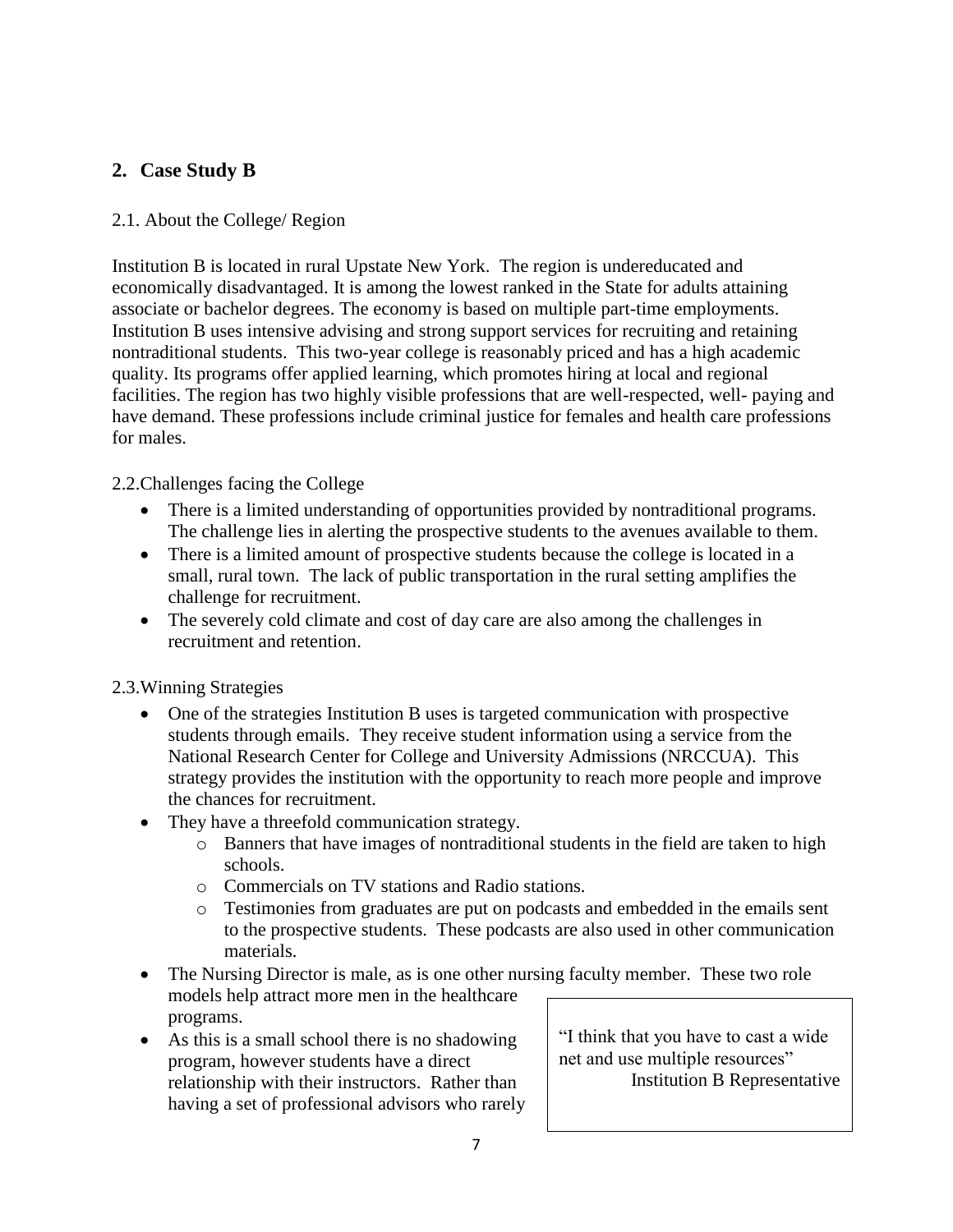contact the student, Institution B utilizes the faculty to advise the students, which would be very challenging in a larger school.

- Grants, such as the Perkins Grant, have helped the institution focus on things they might not necessarily have paid attention to because of lack of funding or as a result of a different focus.
- With regards to partnership, each of the professional programs has a professional advisory council that includes educators from K 3 through 12, BOCES, and four year units. Alumni and community members are invited as well. Their partnership with businesses provides information about the different fields to ensure the curriculum is up to date. Businesses also give the college ideas about the sort of skill building the students need to have.
- Institution B has a strong engagement of students by faculty, by their student affairs office, and by their learning assistance center. Faculty members are assigned as advisors. In most cases, the same faculty member will be the advisor for a student throughout their experience. Faculty members meet with the students personally when students register for the new semester. Faculty advisors review graduation requirements, career plans, internship opportunities etc. Additionally, an early warning system has been developed that refers low performing students prior to the midterm exam, so such students can be identified and possible interventions implemented early on. Due to its personalized quality, the one-on-one advisement is very effective. The institution has an extensive learning assistance center whose goal is to address the needs of the students. There is a wide array of services such as professional tutors, peer tutors, study groups, skill building talks, computer labs to complete assignments, an active librarian to help with research assignments, and an extensive online journal database and internet access as students may not have access at their home.

#### <span id="page-8-0"></span>2.4.Analysis

- Opportunities for internships and job shadowing are very challenging for this institution because of their rural location. About 70% of the students work 20 hours or more a week in addition to attending school. Student success outside of the classroom, once they have completed their academic program, revolves around developing soft skills, including communication, analytics, punctuality, and very basic kinds of workplace skills. As a result, the institution has focused on developing opportunities within class to work in groups and work on developing those skills.
- Since the students come generally from an uneducated and economically disadvantaged region, having small classes allows faculty members many informal opportunities to interact with the students and help them with their concerns.
- One of the biggest areas the college grapples with is providing counseling. Many of the students have psychosocial issues that predate arrival on campus. Hence, the institution works on esteem building and providing activities where students can come together and seek out natural support groups and friendships. Even though there are these resources available to assist students, they are not always effective because people are usually rushing off to work as soon as their classes are over.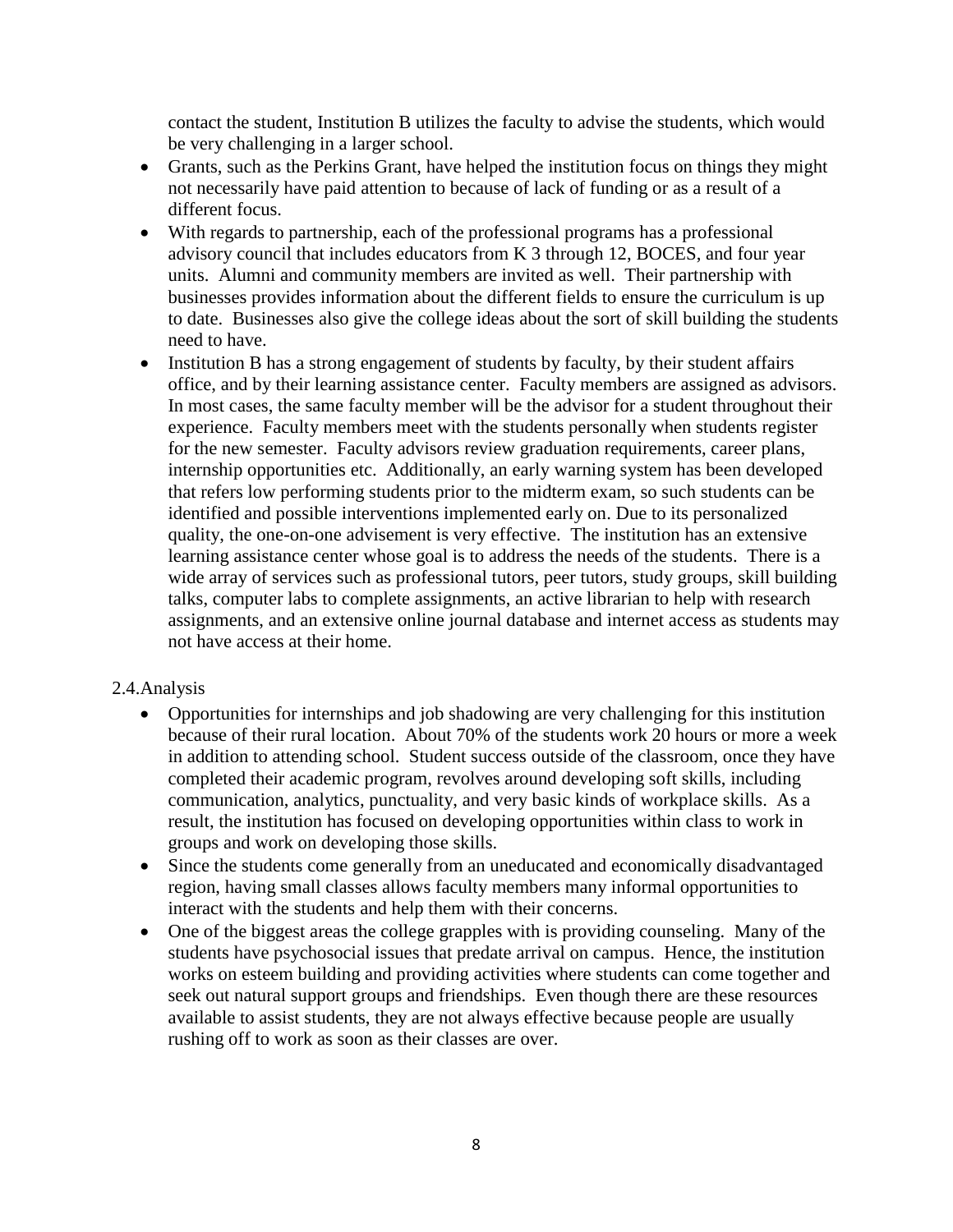# <span id="page-9-0"></span>**3. Case Study C**

#### <span id="page-9-1"></span>3.1.About the College/Region

Institution C is located in the Capital Region. Many of their faculty are nontraditional themselves in terms of the dominant gender composition of the fields they are teaching. The institution is committed to providing well-rounded, diverse faculty and staff in all regards.

<span id="page-9-2"></span>3.2.Challenges facing the College

- Due to the cost of childcare, many people are forced to stay at home with their children rather than attend school or participate in the workforce, because there are no affordable childcare options and they cannot receive childcare assistance.
- Having all faculty and staff involved in recruiting is the biggest challenge in recruiting students pursuing nontraditional occupations for their gender. Getting these faculty and staff members to understand what the nontraditional student population is, and helping them to get the information is crucial, because then they can guide the students while they are considering those types of programs.

#### <span id="page-9-3"></span>3.3.Winning Strategies

"We are good at being available to our students! … Our faculty and staff are open to the students and allow the students to come to us when they need us"

> Institution C Representative

• The Nontraditional Career advisor position that has been in place for a few years has brought clarity to the goals and strategies of nontraditional recruitment and retention. Building partnerships and relationships to engage the different departments involved in recruiting and retaining students has been a key task. Before the position was in place, outreach was targeted only to the new first semester nontraditional students. That has changed now, as the office reaches out to students on a continuous basis. This has improved student engagement and the office is receiving more

interest and inquiries

- Institution C maintains community partnerships for employment opportunities for students as well as for resource sharing. Many of the faculty and staff take part in events that both promote the campus as well as support the community. For example, the institution has resume review workshops at community job fairs and career readiness program supports. All of their career events are designed to be educational programs as well. They also have partnerships with the Women's Employment Resource Center, YWCA, YMCA Housing Program, and the NY STEM-National Girls' Collaborative Project.
- Institution C has effective student support services. They provide tutoring programs, mentoring programs; EOP (Educational Opportunity Program) services, language services, and labs for computer and math. Service for counseling and advising are also available.
- They ensure that staff members involved in tutoring and mentoring; and are aware of the challenges that the nontraditional students may have. When a student is having a difficult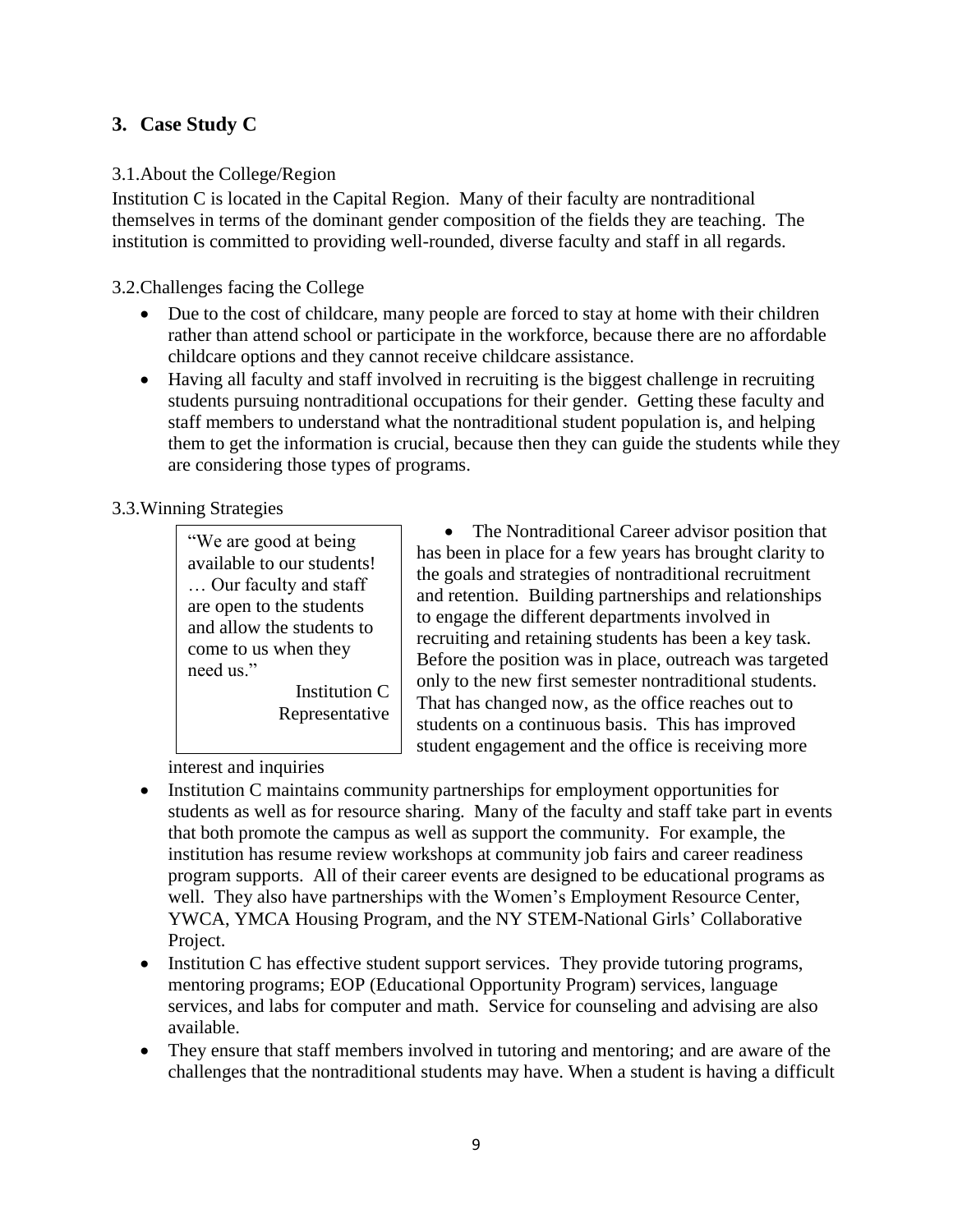time, they pull out all the stops to help them become successful. They take pride in being available to their students.

• Institution C's approach is to meet each student where he/she is, by looking at the students and what their particular goals and interests are. Helping the students attain their goals and engage in their interests is the institution's most important duty because it is unrealistic to expect cookie cutter services to meet all the needs of the students. They assist students in becoming successful, in whatever way they define that success.

# <span id="page-10-0"></span>3.4.Analysis

- The local school districts are doing a great deal to foster STEM for females. Several BOCES Programs in the surrounding counties also help prepare students, especially for culinary and criminal justice work. The BOCES program and the high schools have an emphasis on the science and technology fields. These programs have been very open in allowing the institution to go into the high school and talk to students about available options.
- Showing investment in the community is a great way to get support and build lasting partnerships that is mutually beneficial and goes beyond the purpose of recruitment.
- The Nontraditional Career advisor position has been helpful in integrating the efforts of different faculty and administrative staff with regards to nontraditional recruitment and retention.
- As all career events are designed to be educational events as well, the college is able to provide more learning opportunities for their students.

# <span id="page-10-1"></span>**4. Case Study D**

# <span id="page-10-2"></span>4.1. About the College/ Region

Institution D is located in Downstate New York. It lies in an urban setting and is well connected with public transportation. This allows for outreach to a large pool of prospective students. Additionally, it is located within a walk-able distance of 5 high schools. It is a known entity in the nearby student community and serves as a community hub where people come to on a regular basis.

# <span id="page-10-3"></span>4.2. Challenges facing the college

Some students find fee-based courses and training expensive and it is difficult to find a business to partner with in order to offer the courses at a reduced cost.

# 4.3. Winning strategies

- <span id="page-10-4"></span>• Institution D provides help to the nontraditional students who require additional support to fill out their applications. In addition to providing one-on-one counseling to the students, they provide counseling where family members are also part of the conversation.
- Institution D offers pre-enrollment activities, including group chats and has pre-enrollment advisement for every prospective student.

"We try to integrate our resources to maximize impact" Institution D Representative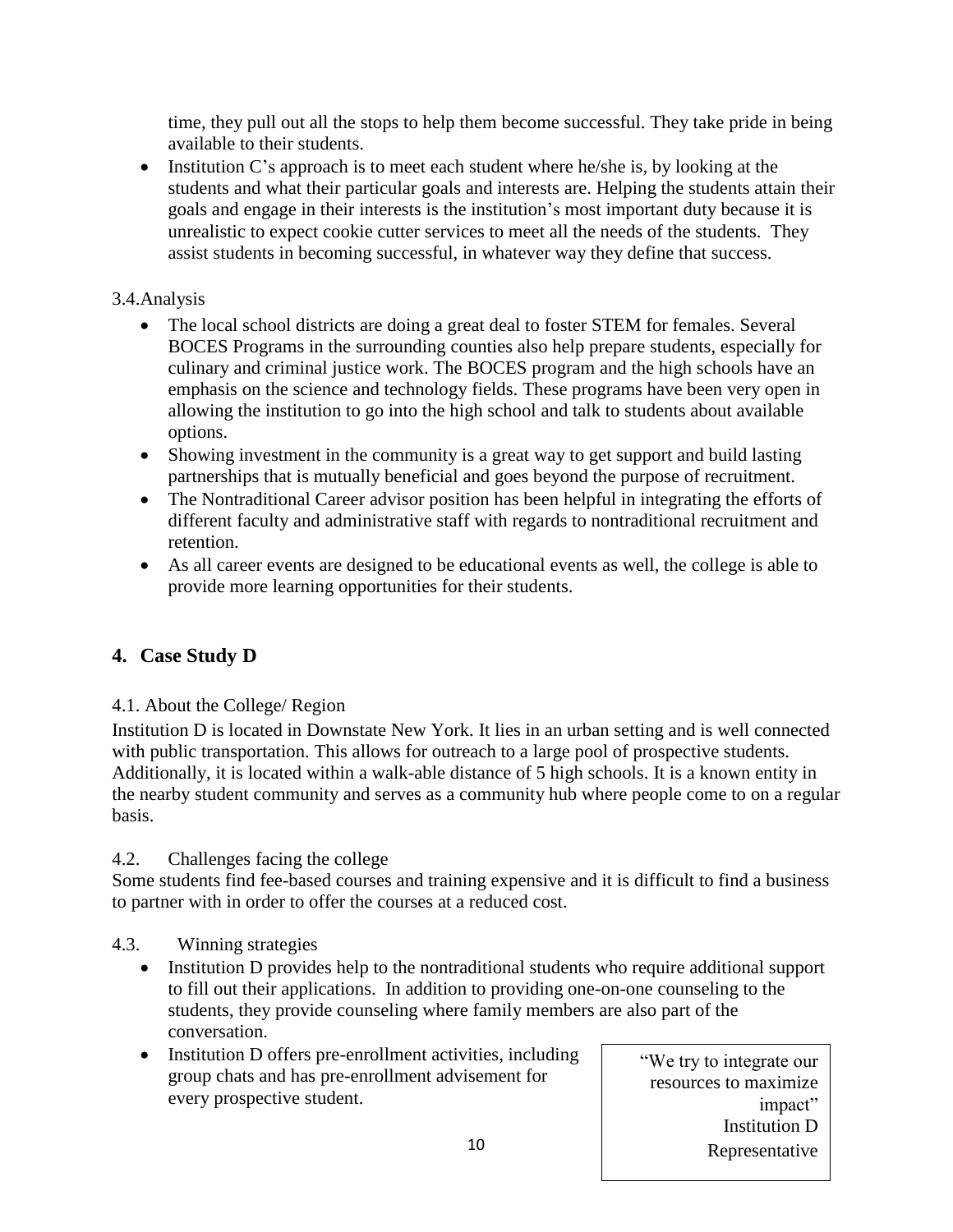- Different people update the College's Facebook and Twitter accounts throughout the day, so current and prospective students have timely information.
- The institution uses the Customer Relationship Management (CRM) model to weave and coordinate outreach and synchronize efforts so that it does not lose students moving from one step to another in the enrollment process.
- In addition to targeting new students, the institution focuses largely on internal recruiting.
- The institution has used its articulation agreements to recruit and retain nontraditional students. The assurance that the students have a clear pathway to further education attracts more students. The institution has articulation agreements with several colleges and is actively expanding them.
- The institution ensures that students are given the support they need to encourage the retention of students in the more technical fields.
- Institution D engaged 200 members of faculty and staff in conversations on how the college could learn about student experiences, address shortcomings, and improve graduation rates. Advising was identified as a strong theme to improve these areas. Previously, a general advising technique was utilized. This has evolved into discipline specific advising, where advisors team up with specific faculty members from departments to provide the student with a closer relationship with faculty within their discipline and to encourage a connection to their studies, their careers, and/or study prospects.
- In addition to discipline specific peer mentoring, the institution provides open labs. They supply professional tutors, specifically targeting those students that are known to have high failure rates. The college also engages in a program called, 'early alert'. Faculty members are asked to provide progress grades for those that are identified as special programs.
- Graduation is a main focal point. All conversations and activities are geared towards the goal of graduation. Thus, students are aware of how every step in the process is getting them closer to graduation. This has been a successful strategy in improving retention.

#### <span id="page-11-0"></span>4.4.Analysis

- Institution D has a larger draw due to its urban setting. The college utilizes internal recruiting as a strategy to get more students into the nontraditional programs. While the strategy seems successful in urban settings, it may not be feasible in rural locations.
- The articulation agreements and the focus on graduation are successful strategies at keeping students motivated and in the program.
- The institution feels fortunate because media outlets emphasize the idea that anyone can succeed in any role, even nontraditional ones. They do not face the challenge of having to change stereotypical attitudes and perceptions. This may be due to the fact that they are in an urban setting.
- The college has a strong focus on pre-enrollment advisement. It provides group chats to answer questions and extra support to people that may have difficulty with language or technology. College staff members talk to prospective students and their families. Putting emphasis on starting strong has proven to be effective. In addition, they are making sure that they do not lose students when moving from one step to the next.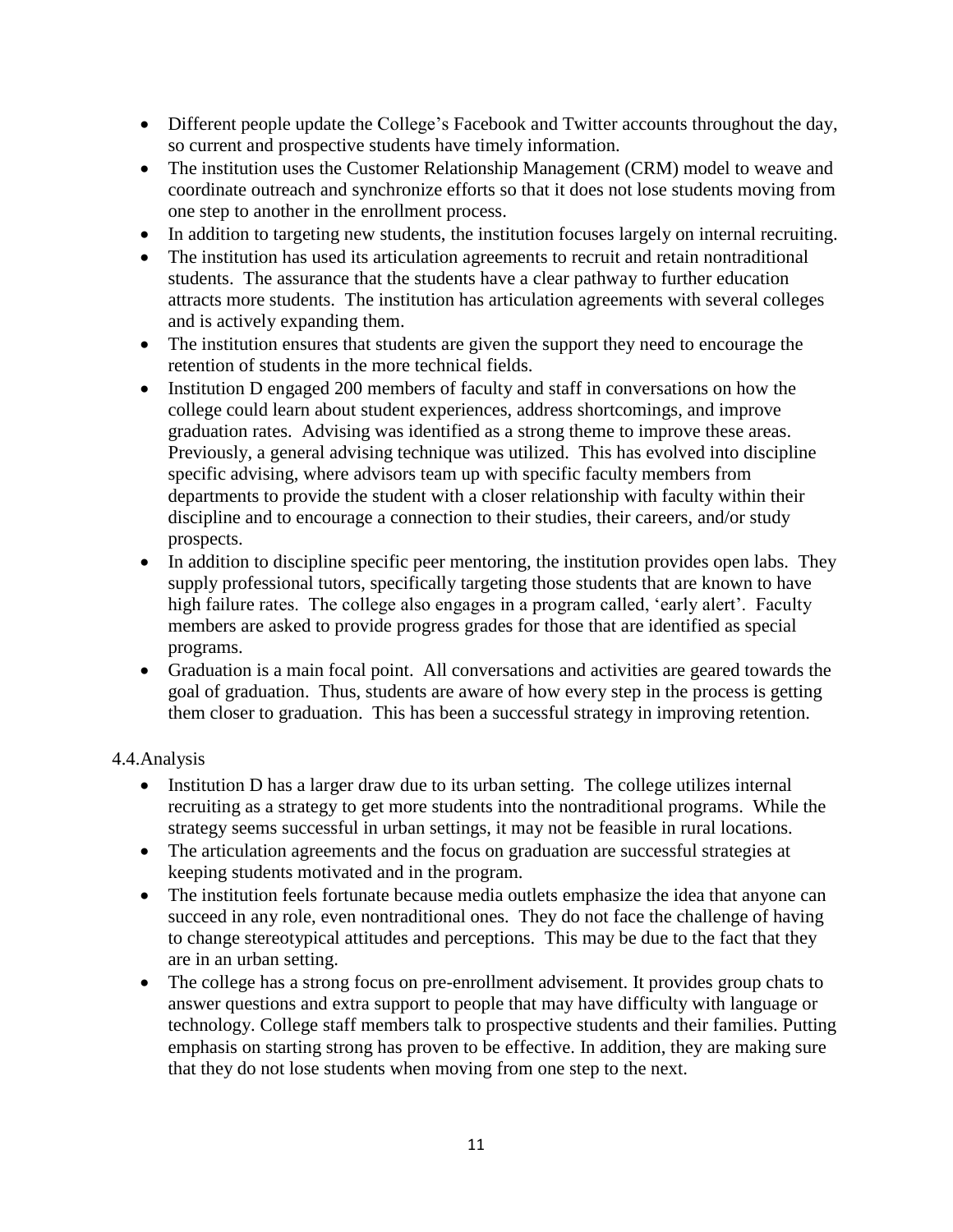# <span id="page-12-0"></span>**5. Case Study E**

#### <span id="page-12-1"></span>5.1.About the College/ Region

Institution E is located in Western New York. They are mostly a career and technical education college that has a large focus on health science programs. The surrounding areas have high unemployment rates and rampant poverty and building vacancies. The outreach program attempts to target nontraditional populations, which is consistent with their mission of trying to help people and give them the education and tools to improve their lives.

Since the institution is a commuter college, they have difficulty in engaging traditional aged students because they do not offer the typical student lifestyle. They are a small private college, but they have more in common with community colleges than other private institutions.

<span id="page-12-2"></span>5.2.Challenges facing the college

- Many people do not think of nontraditional professions as an option. This may be due to biases of the students, lack of awareness, or simply that they never considered it.
- Most of their students enroll to obtain technical education, so that after completing two years, they can support their families more effectively. Many of these students are juggling education with family and jobs. Catering to the needs of such students is a major challenge for the college.
- Competitors are larger institutions that are publicly funded and less expensive.
- Some of the technical programs are very competitive making entry difficult for prospective students. This makes increasing the retention of gender unbalanced fields, and ensuring that students have the aptitude to succeed in the program, a challenge.

<span id="page-12-3"></span>5.3.Winning strategies

• Institution E finds that the boots on the ground approach to student recruitment is more effective than traditional advertising on billboards, radio stations, and social media, however they use all approaches. The College tries to maintain a presence in community centers and religious institutions, in addition to high schools and employment agencies, to try to tap into their networks.

"I think you have to look at what worked and didn't work and keep trying new things'

Institution E Representative

• The institution has a blog that highlights nontraditional career paths. It is a monthly blog post that highlights students currently in those programs and their experiences. It spotlights student alumni in those areas; and discusses the option of nontraditional professions for those students that they may never have thought of.

- To attract male students, advertisements are placed on a sports radio station and to attract women to technology, the college has set up an arrangement with the Girls Scouts to introduce young girls to technology, and generate excitement about the field.
- From an advisement perspective, the college talks to students about opportunities that may suit them and their interests. In the first semester, students whose general studies are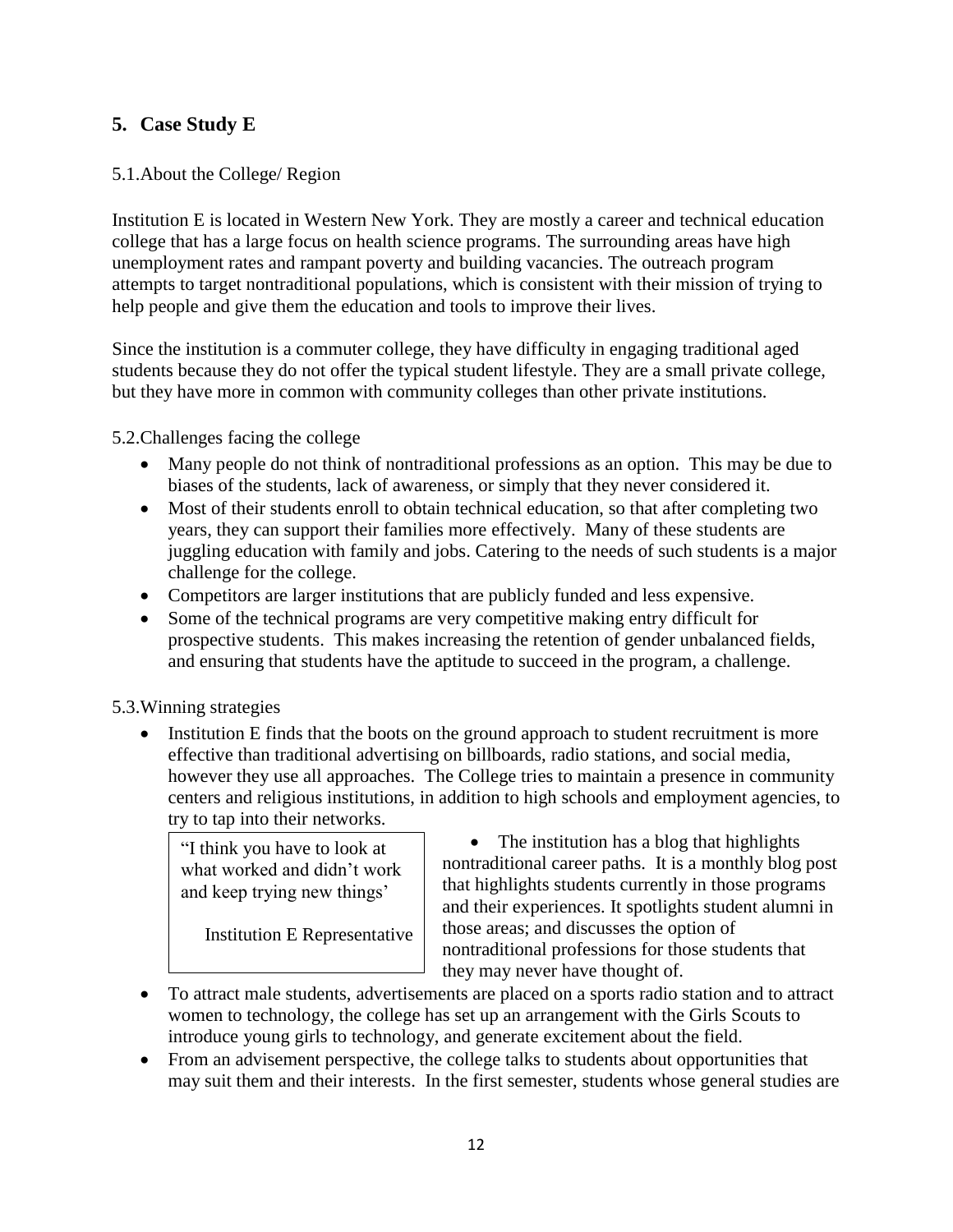undeclared are targeted for nontraditional programs; and the information on the opportunities available in those fields is reinforced.

- In the nursing program, the third semester seems to be the tipping point for students to drop out. Completion of this semester seems to be a good predictor of success. The institution has examined the pivotal courses in semester, and identified what is causing the most difficulty for students. During this semester, students are provided additional academic support such as peer mentoring, study groups, etc.
- From the perspective of nontraditional students, there has also been an effort to create a network or bonding experience so students can create a support system for each other to discuss problems and find support.
- The college has partnerships with institutions that can help students who have English as a second language. They have support services for the economically distressed, as they partner with organizations that work with such populations. They also have partnerships with organizations that work with domestic violence victims. Such partnerships enable the college to connect students with resources they may need. They are in a city that is large enough to have a large pool of resources, but small enough so that everyone knows one another.
- Institution E created a Coordinator of Nontraditional occupations position. This person's duties include discussing nontraditional occupations and going out to areas that may have nontraditional populations.

5.4. Analysis

- <span id="page-13-0"></span>• The institution has two community colleges in the area that are the largest competitors. However, they have a small student to faculty ratio, which makes the institutions more desirable than the other colleges for students.
- Like some other institutions, this institution has used internal recruitment.
- Institution E is a closely-knit community that students find inviting. It is easy to get the faculty and staff to buy in because the college is small. Everyone's focus is on how best to support the students. As a result of this focus, the responsibility of recruiting nontraditional students does not fall solely on the coordinator of nontraditional occupations.

# <span id="page-13-1"></span>**6. Case Study F**

#### <span id="page-13-2"></span>6.1.About College/ Region

Institution F is a two-year college located in Downtown Metropolitan area. It is in a great location with easy access to mass transit. The institution has colleges in four different locations, making it convenient for students.

#### <span id="page-13-3"></span>6.2.Challenges facing the college

 When a field is predominantly male or female it is not easy to attract people of the opposite gender. It is hard to break the preconceived notions of who the profession is appropriate for.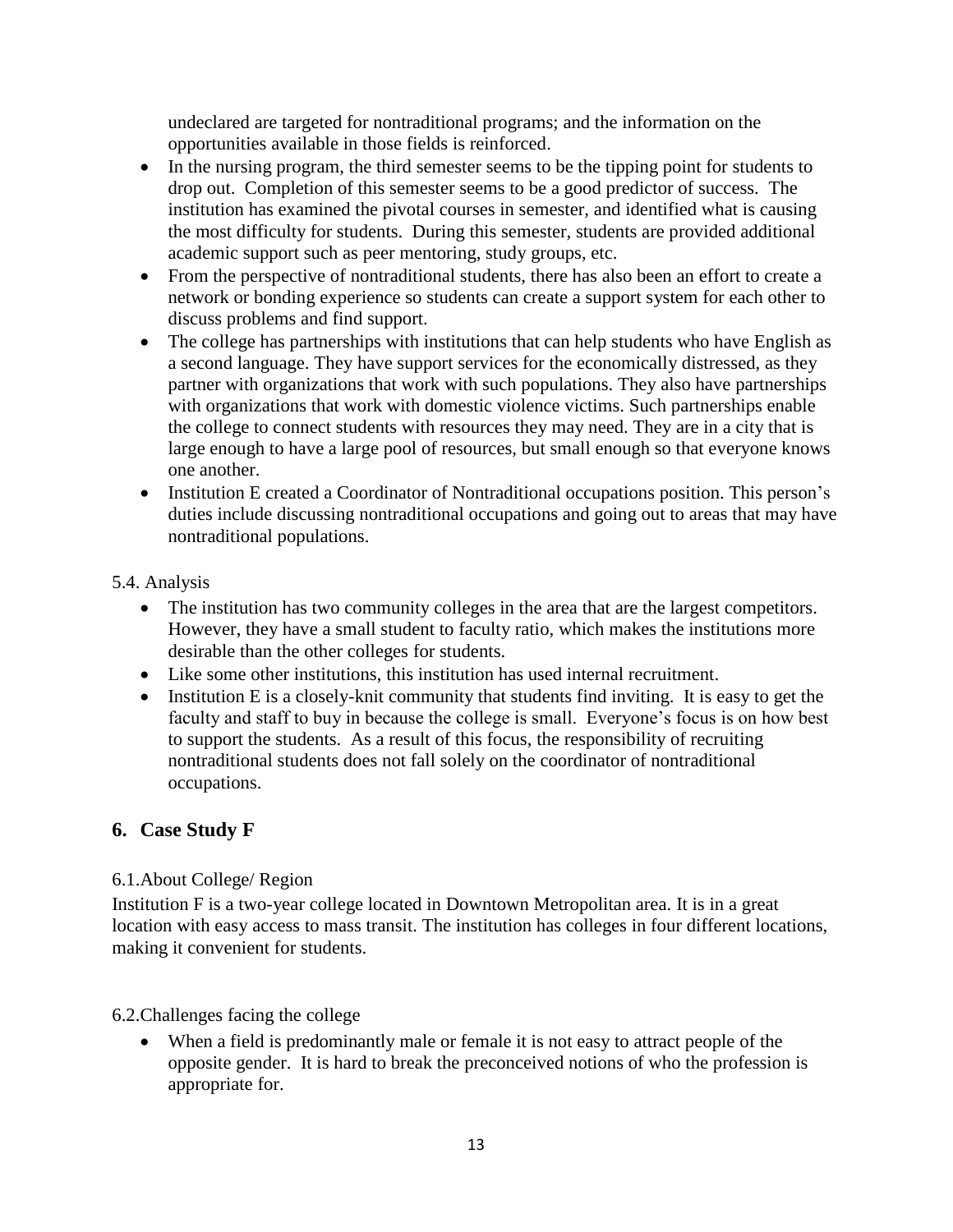- It is very important to educate the whole family about the importance of nontraditional careers, as students enrolling in nontraditional courses may often receive negative reactions in their homes.
- Sometimes the prospective students cannot afford to come to school. Students are working and they have family responsibilities. It is difficult to balance school, work, and life. Working with students that have these difficulties is challenging for management.

<span id="page-14-0"></span>6.3.Winning strategies

- Institution F works with community-based organizations and high schools in order to let students know what the institution has to offer.
- To break down preconceived notions, the college educates prospective students about the professions and shows them how successful they can be in the field, regardless of their gender. They do this by engaging students in conversations with graduates who share their success stories.
- A variety of alumni are highlighted in the brochures so current and prospective students can get a sense of what graduates are doing.
- There is tutoring and peer mentoring available within the program.
- The career development center helps students understand what a nontraditional career is and if it is a good fit for them. Once they make that commitment, the students are advised to research their chosen field so they are highly aware of the opportunities and challenges in the field. The institution provides great support, but it places the responsibility on the students to understand the majors that they will be going into. This allows the student to make informed decisions rather than having the school leading the way.
- There is active internal recruitment of students who are undecided or are pursuing liberal arts. This recruitment encourages more nontraditional and career oriented pathways.
- Institution F has great evening and weekend programs that are open 7 days a week, from 7 AM until 11:00PM-11:30PM. Some of the nontraditional program students are students who are going into their second career. These students are often not willing to stop working because they can't afford it, as they have families of whom they need to take care. Having evening courses, having weekend courses, and being able to take online courses helps students complete their education in a way that makes sense without having to drop everything and put their lives on hold.
- The institution has a formal partnership with a High School. Students who complete their high school education there can get their Institution F education paid for.
- The institution has two grants that include components that center on recruiting nontraditional students. Getting grant funding can be a good way to draw administration and faculty's attention and efforts towards efforts that might not have been a prime focus.
- Institution F has an abundance of resources available to students to support them emotionally and financially. They offer yoga, meditation techniques, funding for books, and other types of resources that the college provides to them for whatever issues they may face.

#### <span id="page-14-1"></span>6.4.Analysis

• The school is aware that the kind of assignments given and the approach to teaching can either help or turnoff the nontraditional students. This awareness is key.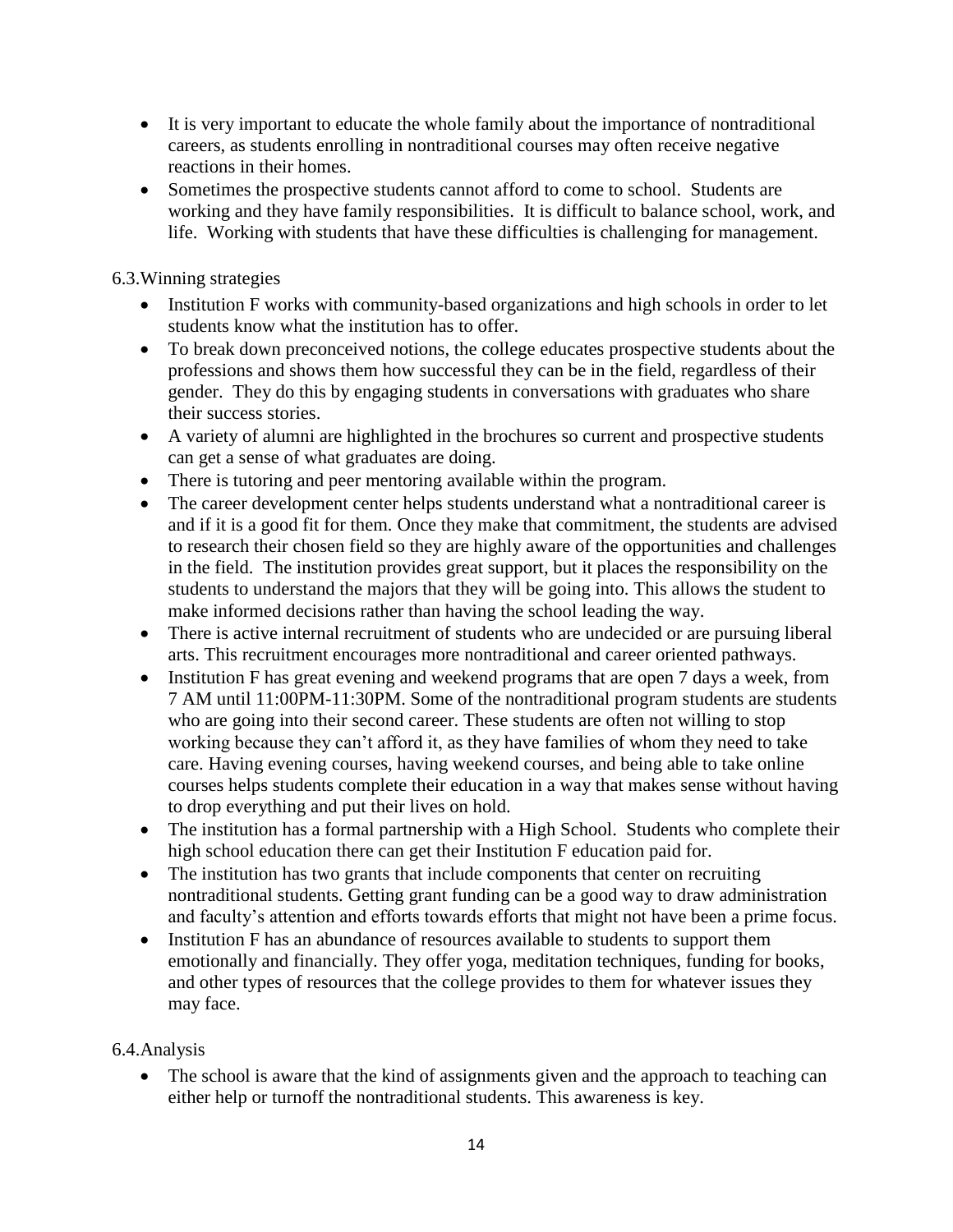- The real strength for this institution has been the involvement of academic partners and the chairs. The faculty has always been engaged in designing programs and in all of its activities.
- An approach that is unique to this institution is the assignment to students to research the nontraditional field so they have a clear idea of the field that they are going into. It is an approach that is meant to empower the students.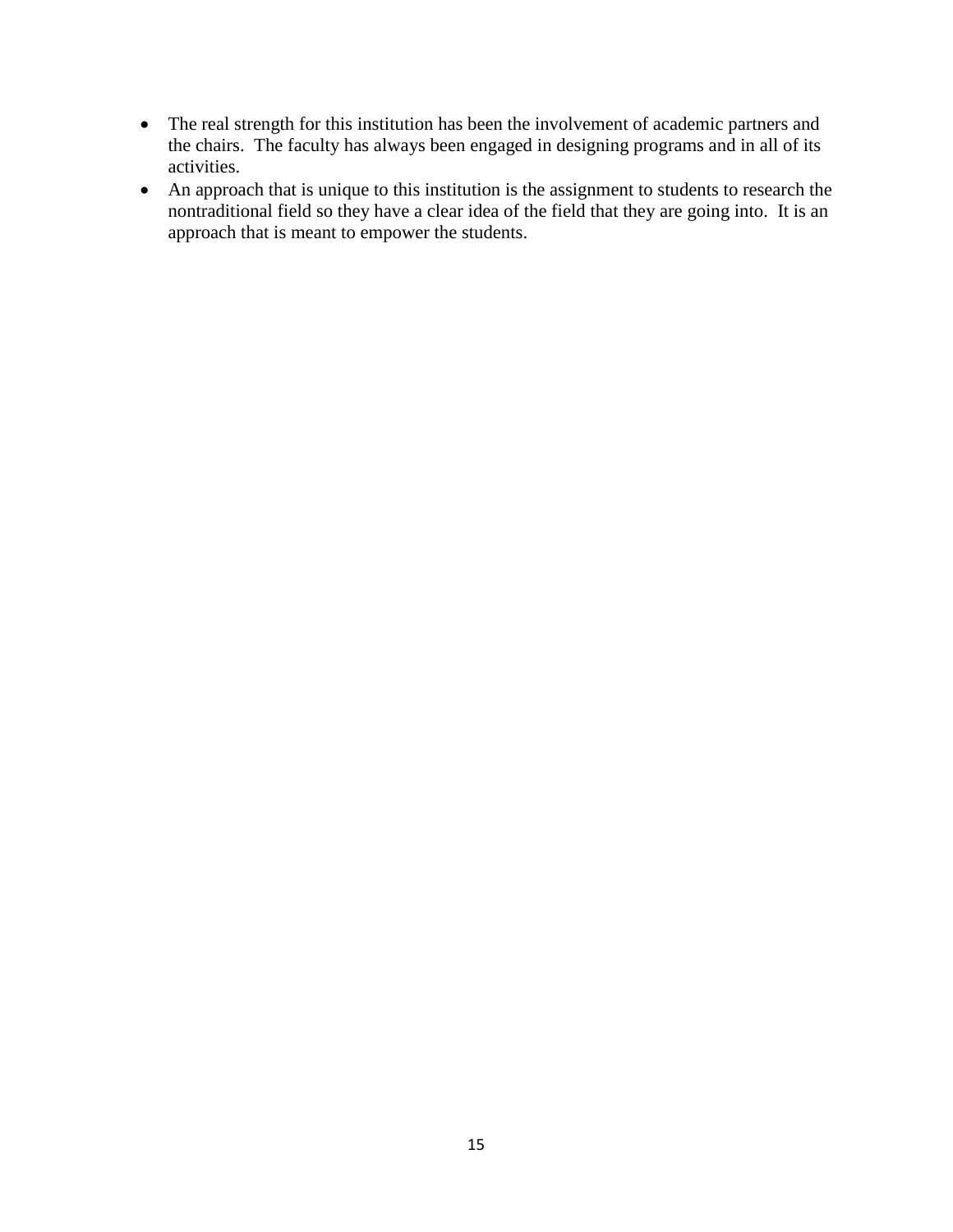# <span id="page-16-0"></span>**Analysis & Discussions**

### <span id="page-16-1"></span>**1. Major challenges facing the colleges**

- Breaking down gender stereotypes of nontraditional occupations
- Students' reluctance to join programs that are nontraditional for their gender
- Limited awareness of potential opportunities
- Difficulty to recruit in programs that have significant math requirement/ challenging programs
- College's location can be a hindrance
- College cost
- Smooth communication between faculty and administrative staff for recruiting and retention

The biggest challenge facing colleges is the cultural misperception of what men and women are capable of doing, and the sociallyconstructed gender stereotypes. Since it is strongly embedded in our minds and cultures, it hinders people from even considering a career in occupations that are nontraditional for their gender.

When students do decide to pursue careers that are nontraditional for their gender, they require extra support and encouragement to ensure that they complete their education. College experience is challenging for everyone, but the nontraditional students find it even more challenging because they are going against internal and external social expectations and norms.

It is difficult to recruit and retain nontraditional students in programs that are highly competitive or have high cost. Competitive programs have demanding admission requirements and also rigorous coursework. Not everyone who applies can get in, and not everyone who gets in can complete the program.

Another challenge in recruiting and retaining nontraditional students is coordination and communication among administrative staff and faculty. Nontraditional students can fall through the cracks if enough attention is not paid to their success.

Many colleges fail to meet the target of recruiting and retaining nontraditional students simply because they come from a rural location, and do not have the big pool of students that some colleges in the urban settings do.

# <span id="page-16-2"></span>**2. Different strategies used by colleges**

#### <span id="page-16-3"></span>2.1. Research based strategies

Monitoring, data collection and analysis allow colleges to measure performance. As the old saying goes, what gets measured gets done and gets done well. The collected data has to be analyzed to assess the situation, analyze trends, make comparisons, identify gap areas and implement corrective actions. Studies help identify challenges and successful strategies.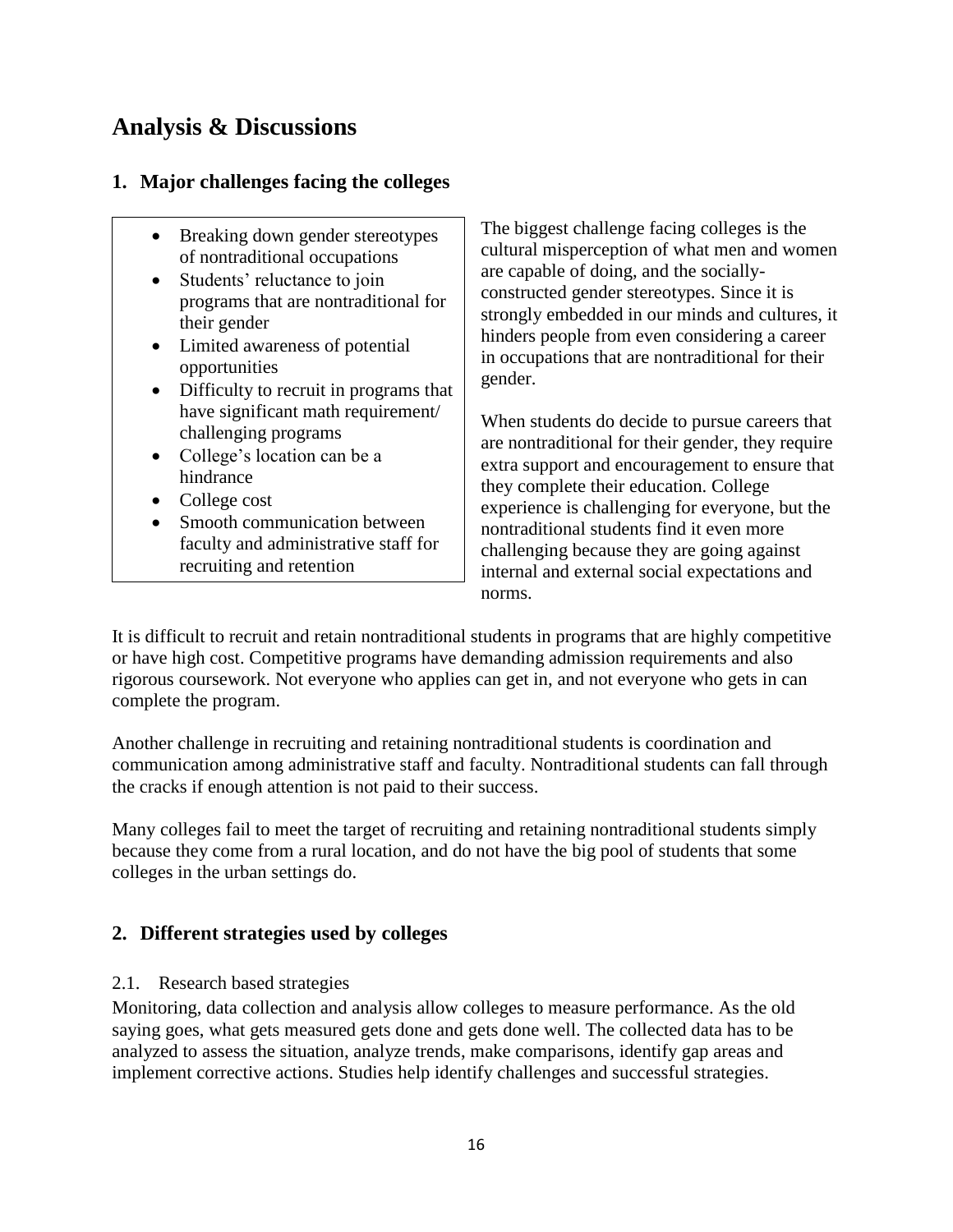Development is a cyclical process, so the information should be used to make modification and take necessary actions.

Objective setting and measuring the results is crucial for achieving better outcomes. Measuring outcomes and results gives organizations feedback for improvement and shows if the way the resources being used are working or require adjustments. Making progress is a cyclical process. Without measuring outcomes, organizations will not know which direction they are heading in. Thus measuring outcome is required for clarity and progress towards goals.

It is important to trace the program from start to end. It helps to clarify the program's goals by providing details of objectives, tasks and targets. It can help build accountability by documenting who is responsible for which task. It is a great way to keep track of progress.

#### <span id="page-17-0"></span>2.2.Targeted Recruitment

Target-emailing narrows down the pool of prospective students, allowing the colleges to concentrate on student populations who are interested in their programs and serious candidates; and using limited resources more efficiently. Colleges can use services from organization like NRCCUA (National Research Center for College and University Admissions).

#### <span id="page-17-1"></span>2.3.Use of Web-Based Tools

Web based tools like career coach is a powerful instrument that can be used to educate people, inform them of alternatives and also to persuade them to pursue a certain field. When choosing a nontraditional field, students may have questions about who else have done so? How profitable is it? Why is that a good idea? This tool helps answer those questions; and once students have the answers to their questions, they can make informed decisions about their career choices. Entering nontraditional careers help students pursue a career that is high paying and well-respected. Tools like these help shed light on the advantages of joining nontraditional programs.

<span id="page-17-2"></span>2.4.Showcasing of successful nontraditional students in marketing and communication materials Breaking gender stereotype is the biggest challenge in recruiting nontraditional students. Gender specific advertising also helps to reach target population of young male/female more effectively, and break traditional stereotypes of what career a specific gender should and should not pursue, by creating awareness among the students and in society.

Images of nontraditional students in communication materials convey the message that men and women can enter the field that is considered nontraditional for their gender. Some people have a hard time imagining what that is like. Such efforts attract students to nontraditional careers for their gender; and educate the society by breaking the barrier of traditional gender roles/ occupations.

In order to attract more nontraditional students, it has been effective when prospective students learn about the field, and understand the challenges and opportunities from the students that have done this before. Graduates are a more trustworthy source for the students. Testimonies from the graduated students can be in the form of presentation, in brochures, in blogs and in other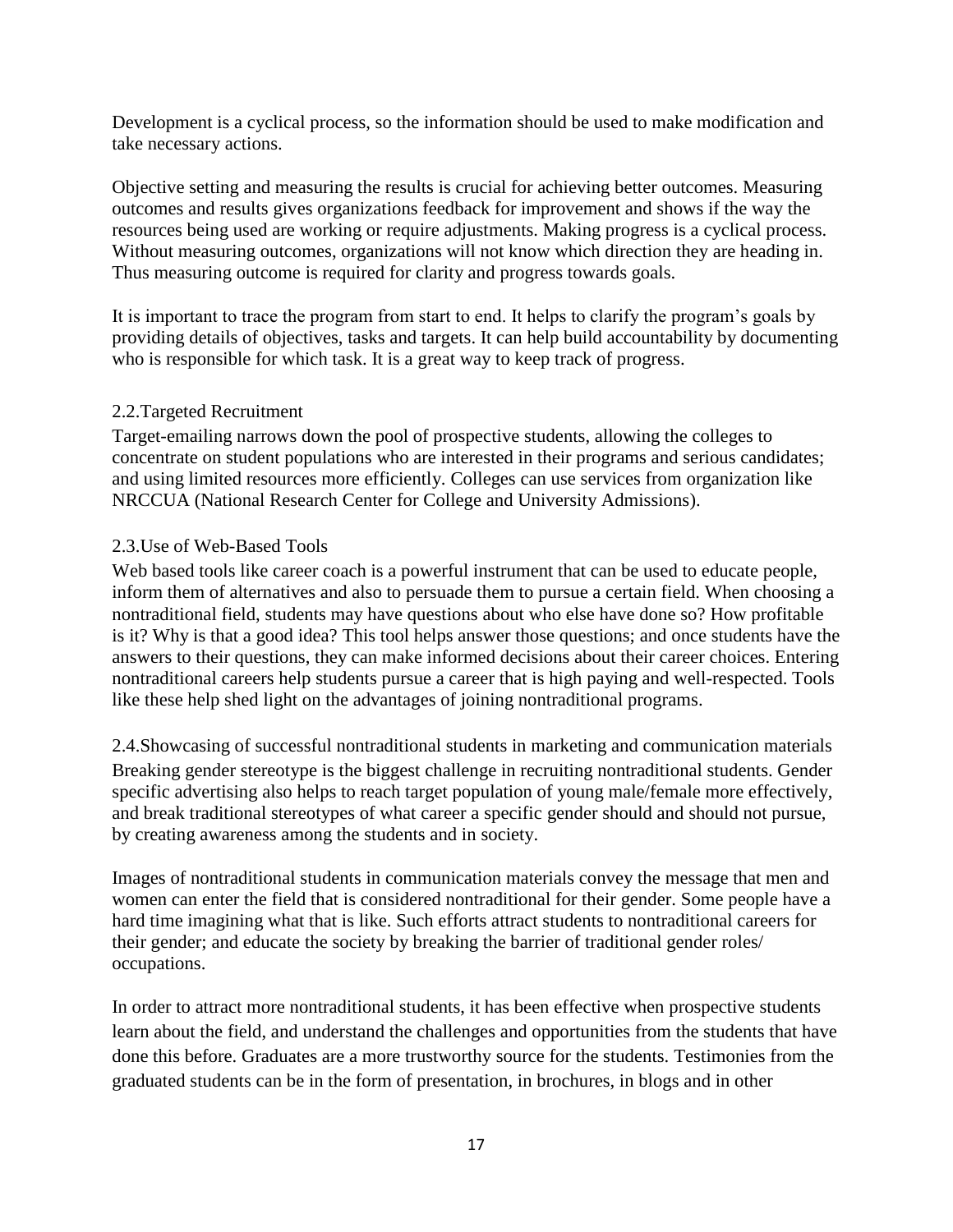communication materials. Some colleges have tried to use podcasts to embed the testimonies in emails sent to prospective students. Few colleges are using testimonies on their social media.

#### <span id="page-18-0"></span>2.5.Partnership-Building

There are many forms of mutually beneficial partnerships which high-performing colleges utilize. Community based organizations have the network and goodwill already built. They also have access to the population of prospective students among whom these organizations can raise awareness about career, educational and training opportunities. Religious centers, youth clubs are examples. The relationship is mutually beneficial because colleges will be serving the community's interest of a healthier community with better educated, gainfully employed community members. Partnership with community based organizations helps the schools to tap into the organization's network.

Partnership with organizations like YWCA, Girl Scout, Veterans Organizations, etc. can be a win-win for both parties. Since both parties are concerned with the same target group. Partnership with local businesses has been helpful in creating learning, internship and job opportunities for students. Partnerships are beneficial for businesses, colleges and students. On one hand, such partnerships allow businesses to help colleges develop curriculum and insights into which way the market is heading. Colleges get to improve the learning experience of their students and they also receive donations and support from businesses. On the other hand, the business can use this as a strategy to recruit fresh talent and receive increased visibility in the colleges.

Likewise colleges can also form partnerships with different programs with nontraditional inclination, for example, Girls Develop It, National Girls Collaborative Project, etc. Such programs help nurture the interest of the students, provide them hands-on training and expose them to a wide range of opportunities. The partnership is mutually beneficial as they share similar goals.

Partnership with other educational institutions like BOCES, local high schools and colleges has been very fruitful in recruiting and retaining nontraditional students. Students get deterred if the road ahead seems uncertain; but are more likely to stay if there is confidence in the opportunities that await. When students can clearly see the road ahead, can easily move from one step to the other, completing one level of education and smoothly moving on to the other, they are more likely to join and more likely to stay. Some colleges have set up concurrent enrollment programs with high school; and/or articulation agreements with four-year colleges.

#### <span id="page-18-1"></span>2.6.Mentorship

Mentorship allows students to improve their abilities, learn new skills and develop strong relationship of support and encouragement. Peer mentoring helps students through challenging phases and prevents students from dropping out. It is a strong tool for retention.

During their time in college, students learn new skills and explore interests. However, it is challenging to meet the requirements of the coursework and keep an eye on professional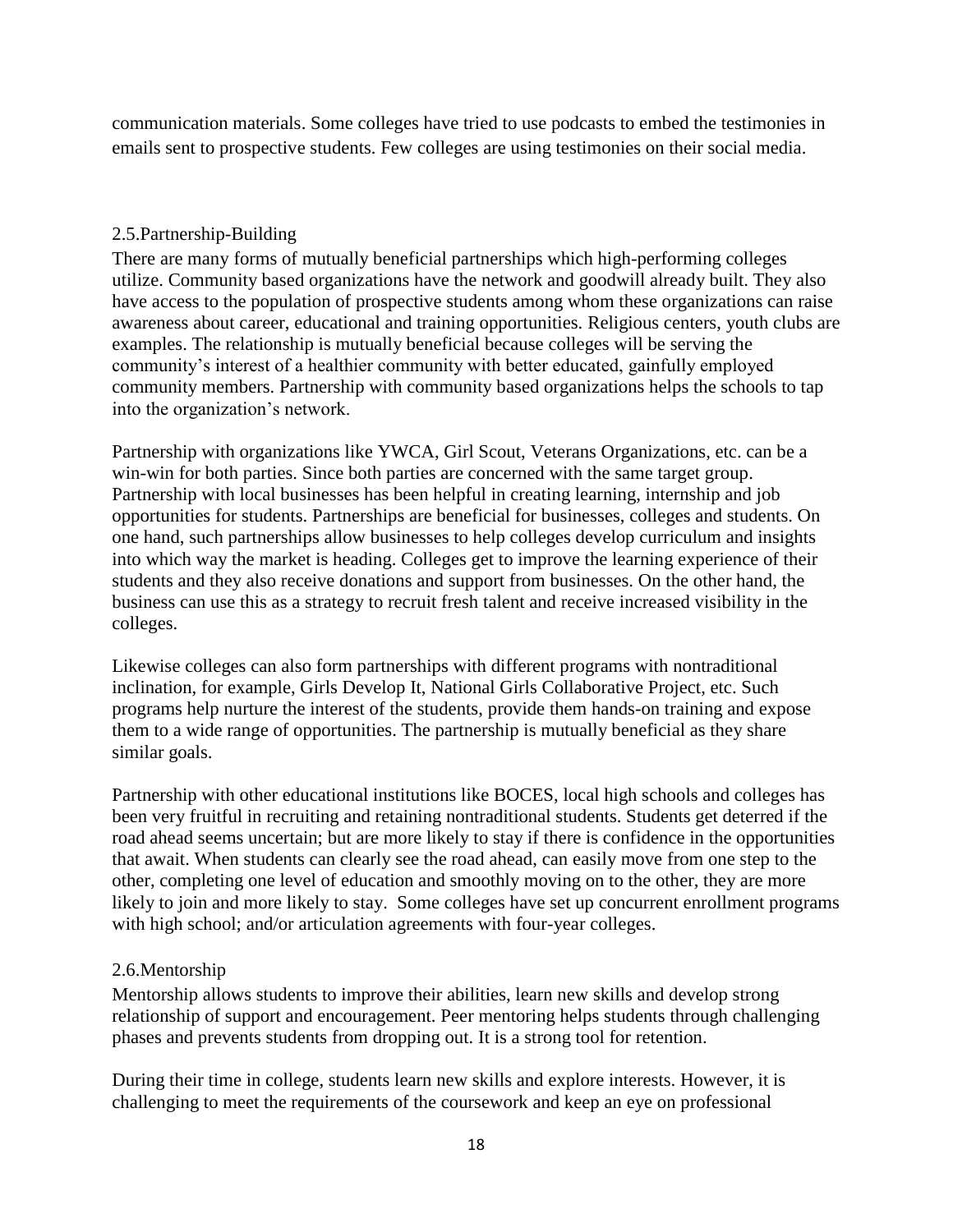opportunities at the same time. Making decisions on their own can be confusing and daunting to young students. They may feel overwhelmed and isolated during this period. They require guidance and support. Peer mentors and alumni students are best suited to provide that support since the alumni students have gone through the same experiences. Alumni have a different perspective from faculty members, and can have insightful feedback on problems of the current students. Having similar experiences helps bring current and alumni closer; and there is greater trust and comfort between the two groups.

#### <span id="page-19-0"></span>2.7. Hands-on opportunities

Hands on activities help students learn and retain information. They get to practice the craft which is an exciting prospect for many students. It makes the learning process more engaging. When students perform better in school work, they are less likely to leave the program. Having hands-on internship and externship experiences builds self-confidence and competence. Competence is the best inoculation against turnover. Many colleges are providing tutoring opportunities. Some colleges have partnered with programs like Girls Develop IT that offers hands on instructions.<sup>1</sup>

#### <span id="page-19-1"></span>2.8. Strong institutional commitment

Colleges perform better in recruiting and retaining nontraditional students if there is genuine commitment from college leadership. When the college is committed to the cause, people working for recruitment and retention find it much easier to perform their jobs.

Involvement of management staff and faculty is important in recruiting and retaining students. It provides different perspectives on recruiting and retaining nontraditional students. Faculty's role is highlighted for retention, because they interact with, and engage the students, and can create a friendly environment of learning for nontraditional students. The faculty has a crucial role in recruiting as well. Faculty is an important factor students consider when choosing a particular school. The combined effort of college leadership and faculty can attract nontraditional students.

# <span id="page-19-2"></span>2.9. A designated/dedicated nontraditional coordinator

In addition to having faculty and management staff works together, having a designated staff member to support nontraditional students has improved recruitment and retention. This person can combine and align all the different efforts on recruitment and retention, and focus on nontraditional students' needs.

#### <span id="page-19-3"></span>2.10. Faculty that reflect diversity of students

In order to attract students to the nontraditional program, faculty composition needs to reflect the diversity the program is trying to promote. Diverse faculty brings diverse perspectives, interests and experiences which will be helpful in identifying innovative ways to increase recruitment and retention for nontraditional students. To attract male students in nursing, it is helpful to have male faculty members. They act as role models and help students see themselves in the program. Such faculty members can understand the experience of the nontraditional students, and thus are better suited to encourage and support them. In many colleges, students participate in different

 $\overline{\phantom{a}}$ <sup>1</sup> To Learn more about this program, visit the NET program website at <u>www.netprogram.org</u>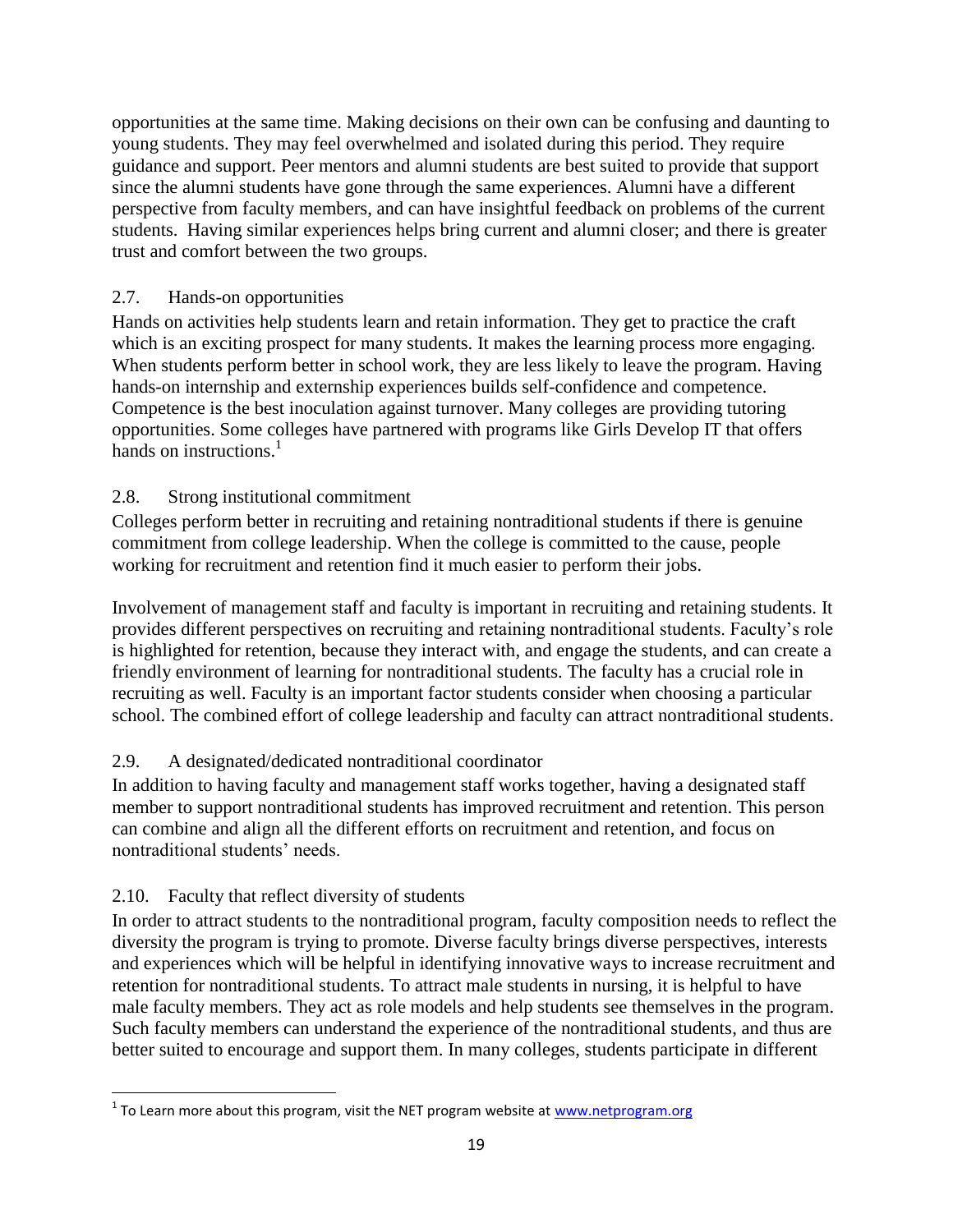competitions or take on projects due to the interest of the faculty. Such initiative by the faculty exposes students to new challenges and opportunities.

#### <span id="page-20-0"></span>2.11. Classroom Environment

Retention of enrolled students depends on the way courses are structured and the classroom environment. Faculty need to be aware of any unconscious bias that could make nontraditional students uncomfortable. Classes need to be engaging and encouraging everyone, and have a respectful environment. Faculty need to be aware of the spoken and unspoken language that may make nontraditional students experience the classroom as an unsafe and intimidating space and will eventually lead to the "leaky pipeline".

Small class size is attractive to students as they will get more attention and have more interactive and engaging classes. This will help students pursuing careers that are nontraditional to their gender as they may require more support and attention.

#### <span id="page-20-1"></span>2.12. Support Services

Colleges also need to recognize the importance of general services for student retention. In most cases, general services are cut when budget is cut. Some institutions do not let it go as they believe it to be a necessary part of services. Students are more likely to leave the program when they are going through a tough time. Having services to get them through those challenging times can lead to better retention rates.

Nontraditional programs have a strong focus on career. Students spend all the time and money on the education and they want to have several job opportunities when they complete their education. They enter programs wanting to enter well paying, well respected, fulfilling jobs. Having a strong career development center is a great resource for both recruitment and retention. The job placement rate of a college is an important consideration students make when choosing schools.

#### <span id="page-20-2"></span>2.13. Community-Building

Students who are pursuing programs that are nontraditional to their gender may face opposition from their families or may face a difficult time adjusting to classes. They may require someone with whom they can talk and share their struggles. Schools made efforts to create a network of nontraditional students so that they can support each other through their struggles.

#### <span id="page-20-3"></span>2.14. Work-Life Balance

One of the ways that the colleges seem to be responding to the labor market is by providing evening and morning classes. Such classes allow a flexible schedule for students who have to work, and/or support their family without disrupting their lives. It allows students to enhance their skills in the field in which that they are interested.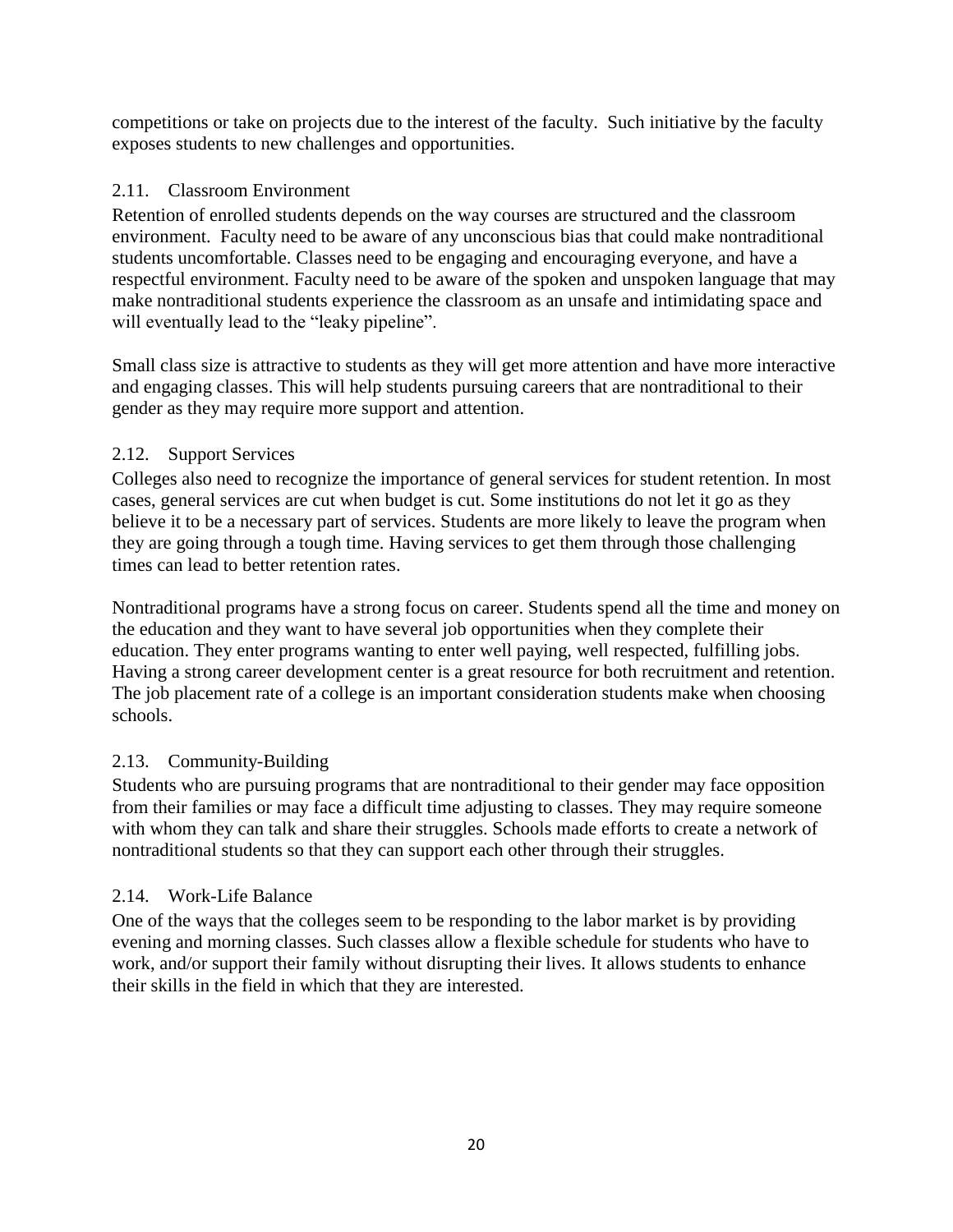# <span id="page-21-0"></span>3. Inventory of best practices

- Use traditional media for outreach and to educate people of career opportunities in nontraditional occupations.
- Use images of nontraditional students in communication materials to break down barriers of gender stereotypes.
- Work with Girls Scouts or similar organizations. It can be a way to inspire girls at a young age, help them develop interest in the field of technology and provide opportunities to nurture the interest.
- Increase the visibility of alum success stories. Utilize them as role models, engage them in talk programs, feature them in communication material or involve them in mentorship programs.
- Provide support in the application process. Answer prospective students' queries promptly. Use avenues such as Open house, Group chat, Facebook Live, etc.
- Use research tools and technology to showcase the opportunities in nontraditional fields.
- Ensure commitment for recruiting and retaining nontraditional students from leadership and buy-in from administrative staff and faculty.
- Subscribe to services like National Research Center for College and University Admissions (NRCCUA).
- Encourage students to join nontraditional programs by informing them of the opportunities.
- Recruit internally to increase the number of students pursuing nontraditional programs.
- Get everybody on board and on the same page about the school's vision for nontraditional students, challenges and best practices.
- Offer flexible schedule for classes (evening, night classes, online courses), for services (online tutoring) and advising (online advising).
- Form articulation agreements with four year institutions.
- Arrange for concurrent enrollment programs with high schools.
- Provide services like financial assistance, access to resources, child care, etc.
- Provide tutoring, mentoring opportunities for nontraditional students.
- Develop strong academic and career advising. Provide individualized counselling.
- Focus on the way ahead (goals) focus on graduation and career opportunities.
- Develop early warning systems for students who are not performing well and provide them with services so they can pick themselves up and avoiding falling through the cracks.
- Prepare students by offering internship opportunities or hands on activities.
- Build relationships with community organization to strengthen outreach.
- Build relationships with the business community for technical assistance and other support.
- Partner with organizations that support nontraditional students.
- Form a diverse faculty.
- Prepare teachers and staff to address unconscious bias, and understand the unique challenges of nontraditional students.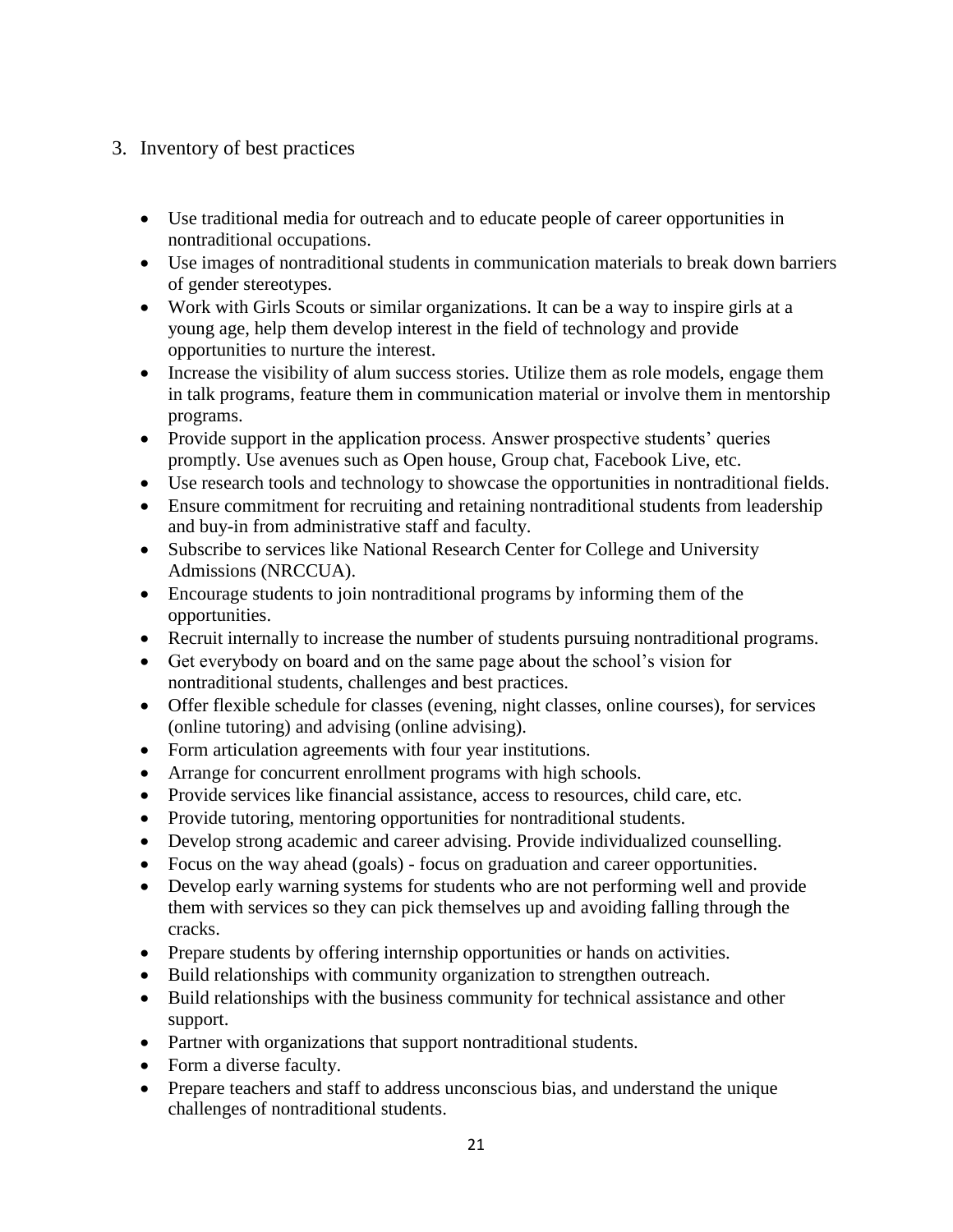- Set expectations for faculty. Faculty should be committed to, and supportive of the nontraditional students.
- Identify focal points for nontraditional students and at the same time mainstream responsibility for recruitment and retention.
- Secure additional internal and external funding to advance the mission of increasing recruitment and retention of nontraditional students.
- Evaluate, Evaluate, Evaluate. Collect data and use the data to inform your quality assurance efforts.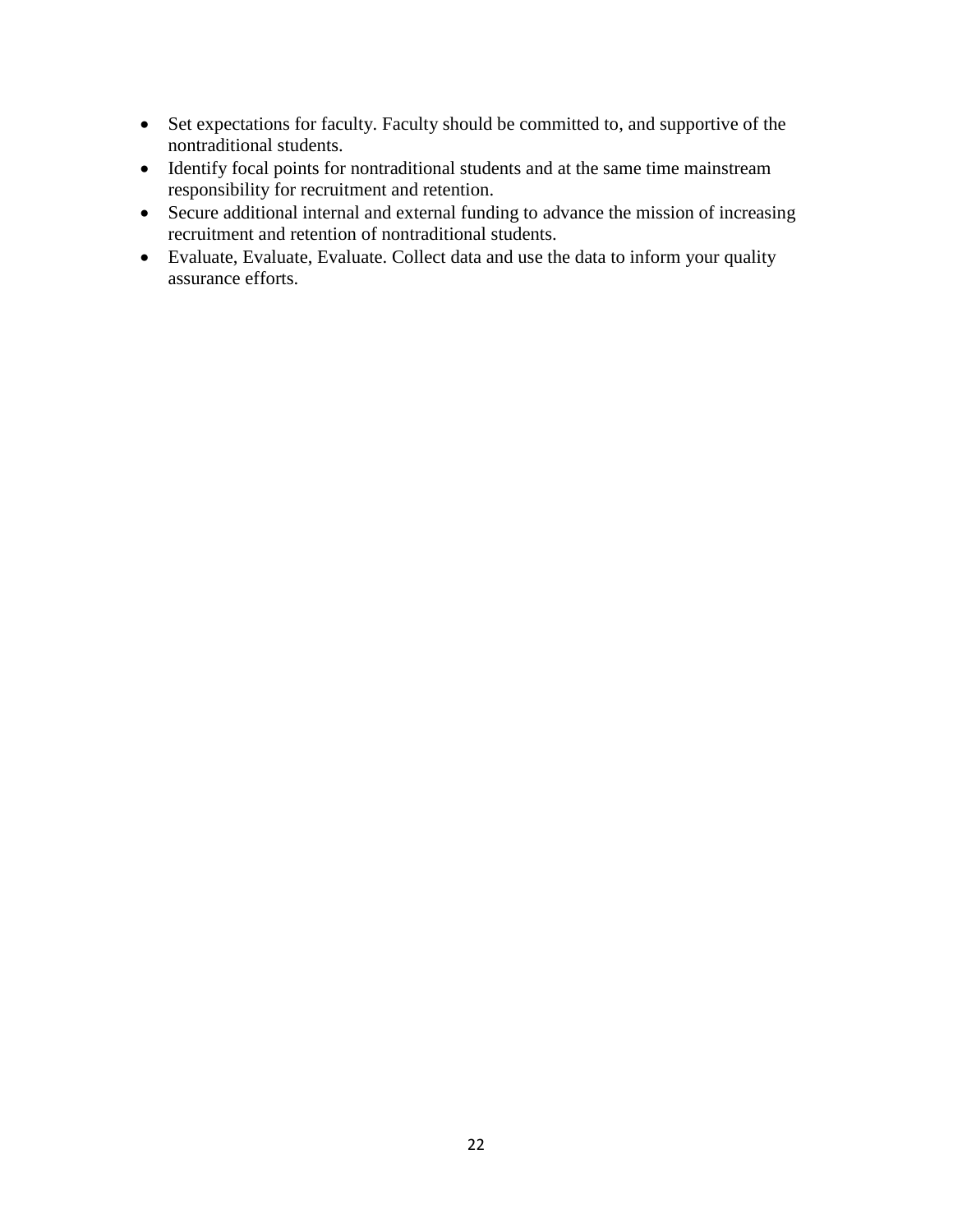# **Appendices**

# <span id="page-23-1"></span><span id="page-23-0"></span>**1. Preliminary Survey Questions**

1. Please enter the information indicated below.

By entering my personal information, I consent to receive email communications from the survey author's organization based on the information collected.

| First Name:                    |                      |                      |  |
|--------------------------------|----------------------|----------------------|--|
| Last Name:                     |                      |                      |  |
| Company Name:                  |                      |                      |  |
| Work Phone:                    |                      |                      |  |
| Email Address:                 |                      |                      |  |
|                                | emailaddress@xyz.com |                      |  |
| Address 1:                     |                      |                      |  |
| Address 2:                     |                      |                      |  |
| City:                          |                      |                      |  |
| State/Province<br>(US/Canada): |                      | -- Select a state -- |  |
| Postal Code:                   |                      |                      |  |

- 2. What CTE programs does your institution provide? Under which occupational cluster do the programs fall?
	- Agriculture, Food & Natural Resources П
	- Architecture & Construction П.
	- $\Box$  Arts, Audio/Video Technology & Communications
	- $\Box$  Business Management & Administration
	- $\Box$  Education & Training
	- $\Box$  Health Science
	- $\Box$  Hospitality & Tourism
	- $\Box$  Human Services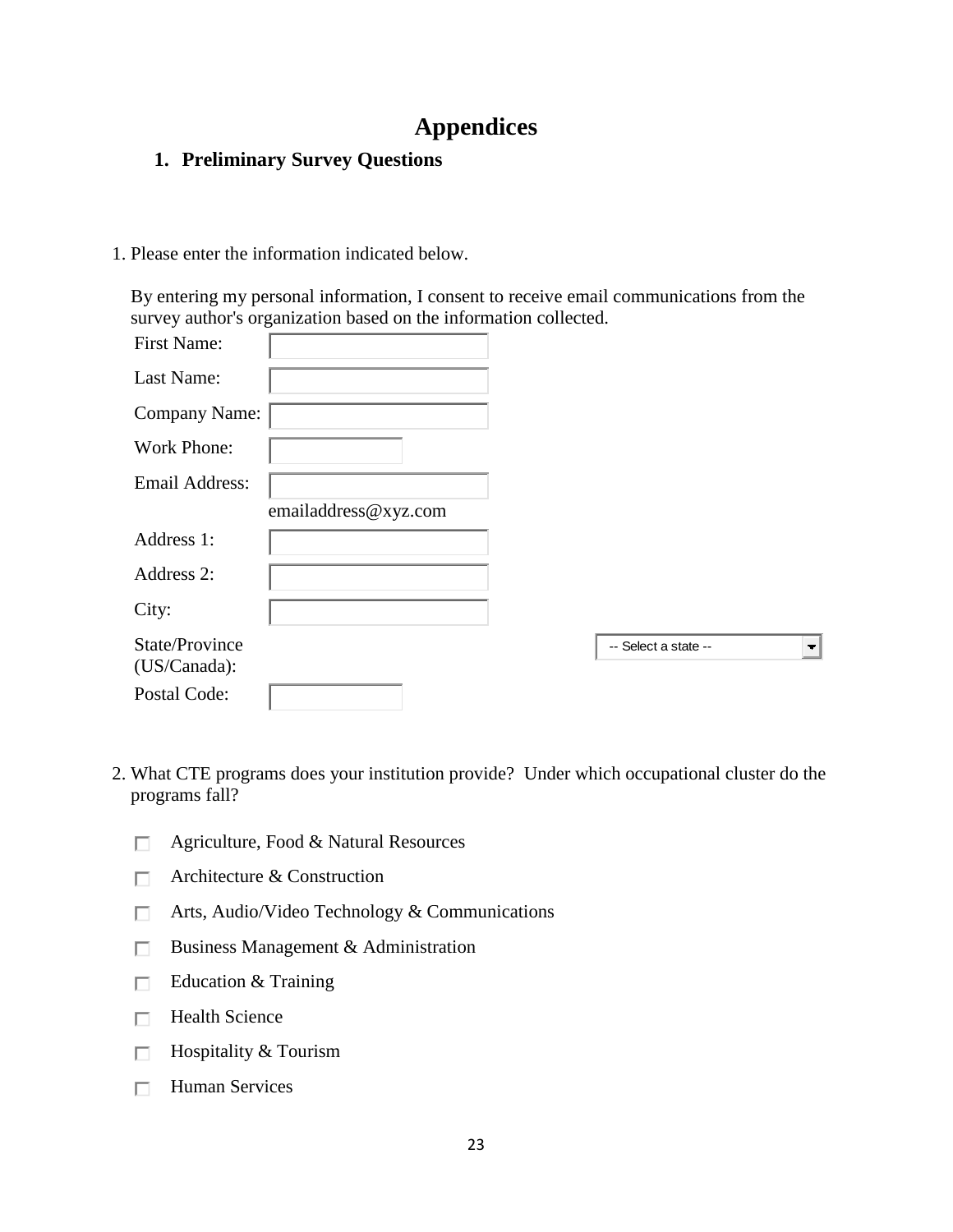| Finance                                        |
|------------------------------------------------|
| <b>Information Technology</b>                  |
| Law, Public Safety, Corrections & Security     |
| Manufacturing                                  |
| Marketing                                      |
| Science, Technology, Engineering & Mathematics |
| Transportation, Distribution & Logistics       |
|                                                |

- 3. Which of the following programs attract the most nontraditional students (students who are pursuing occupations that are nontraditional for their gender)? For women
	- Agriculture, Food & Natural Resources  $\Box$
	- Architecture & Construction  $\Box$
	- $\Box$  Arts, Audio/Video Technology & Communications
	- Business Management & Administration П.
	- Health Science П.
	- $\Box$  Hospitality & Tourism
	- $\Box$  Human Services
	- $\Box$  Finance
	- $\Box$  Information Technology
	- $\Box$  Law, Public Safety, Corrections & Security
	- $\Box$  Manufacturing
	- $\Box$  Marketing
	- Science, Technology, Engineering & Mathematics П.
	- Transportation, Distribution & Logistics П.
	- $\Box$ Other  $\lfloor$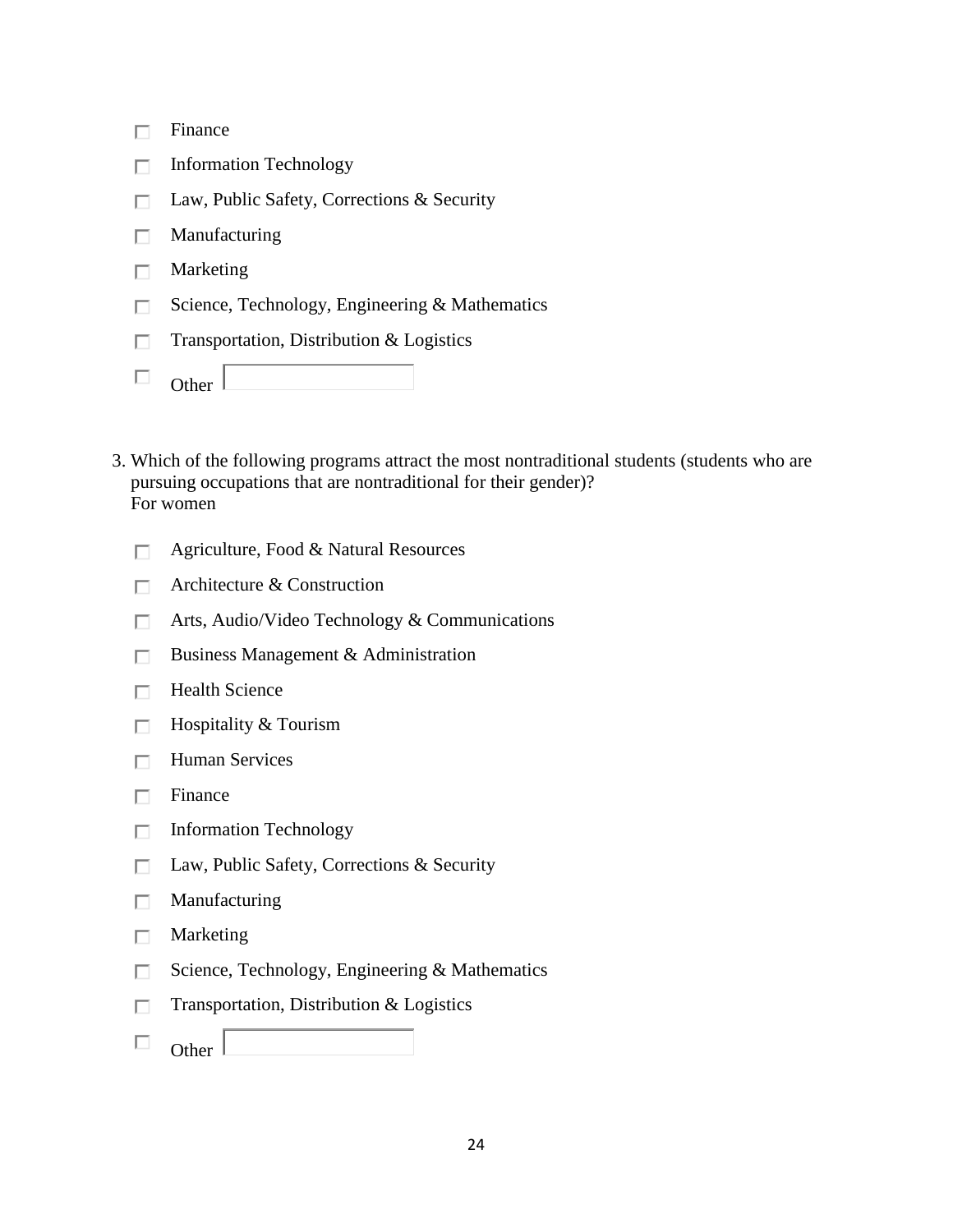#### 4. For men

- Arts, Audio/Video Technology & Communications  $\Box$
- Business Management & Administration  $\Box$
- Education & Training П.
- $\Box$  Finance
- $\Box$  Health Science
- $\Box$  Hospitality & Tourism
- $\Box$  Human Services
- □ Law, Public Safety, Corrections & Security
- $\Box$  Manufacturing
- Marketing  $\Box$
- $\Box$  Other  $\Box$
- 5. Do most of your students come from the same geographic area as your institution?
	- Yes  $\bigcap$
	- No
- 6. If No, Where do your students mostly come from?
	- Capital District П.
	- $\Box$  Central NY
	- $\Box$  Finger Lakes
	- $\Box$  Hudson Valley
	- □ Long Island
	- **Nohawk Valley**
	- $\Box$  New York City
	- $\Box$  North Country
	- $\Box$  Southern Tier
	- $\Box$  Western NY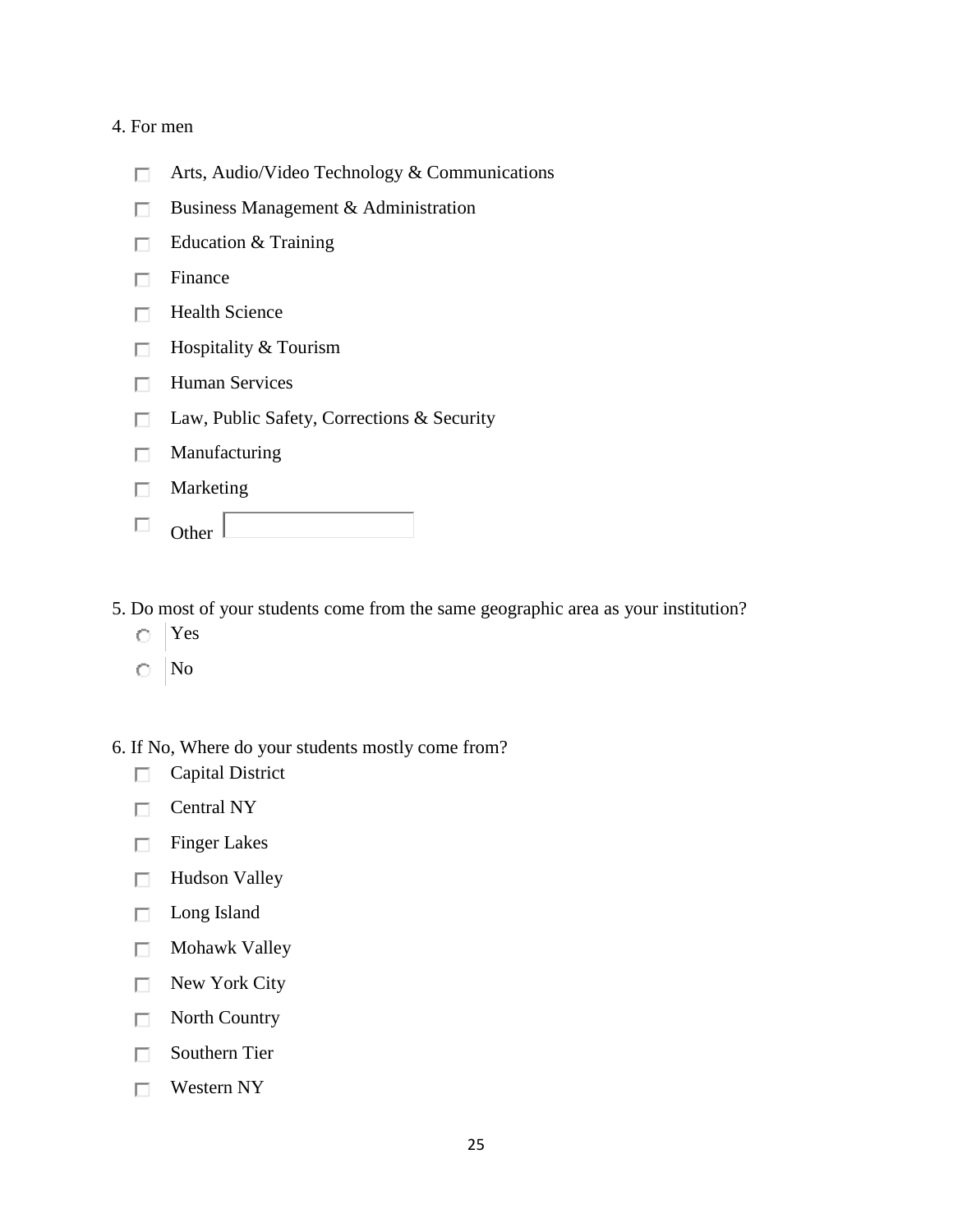- $\Box$  Out of State
- $\Box$ Other |
- 7. Do you think your geographic location gives your institution an advantage in recruiting nontraditional students?

Please provide an explanation below.

- Yes  $\circ$
- No

Comment:

500 characters left.

8. What assets, resources and advantages does your environment offer your students? (Employment rates; Partnership; Academic quality/ reputation; Promotion; Price)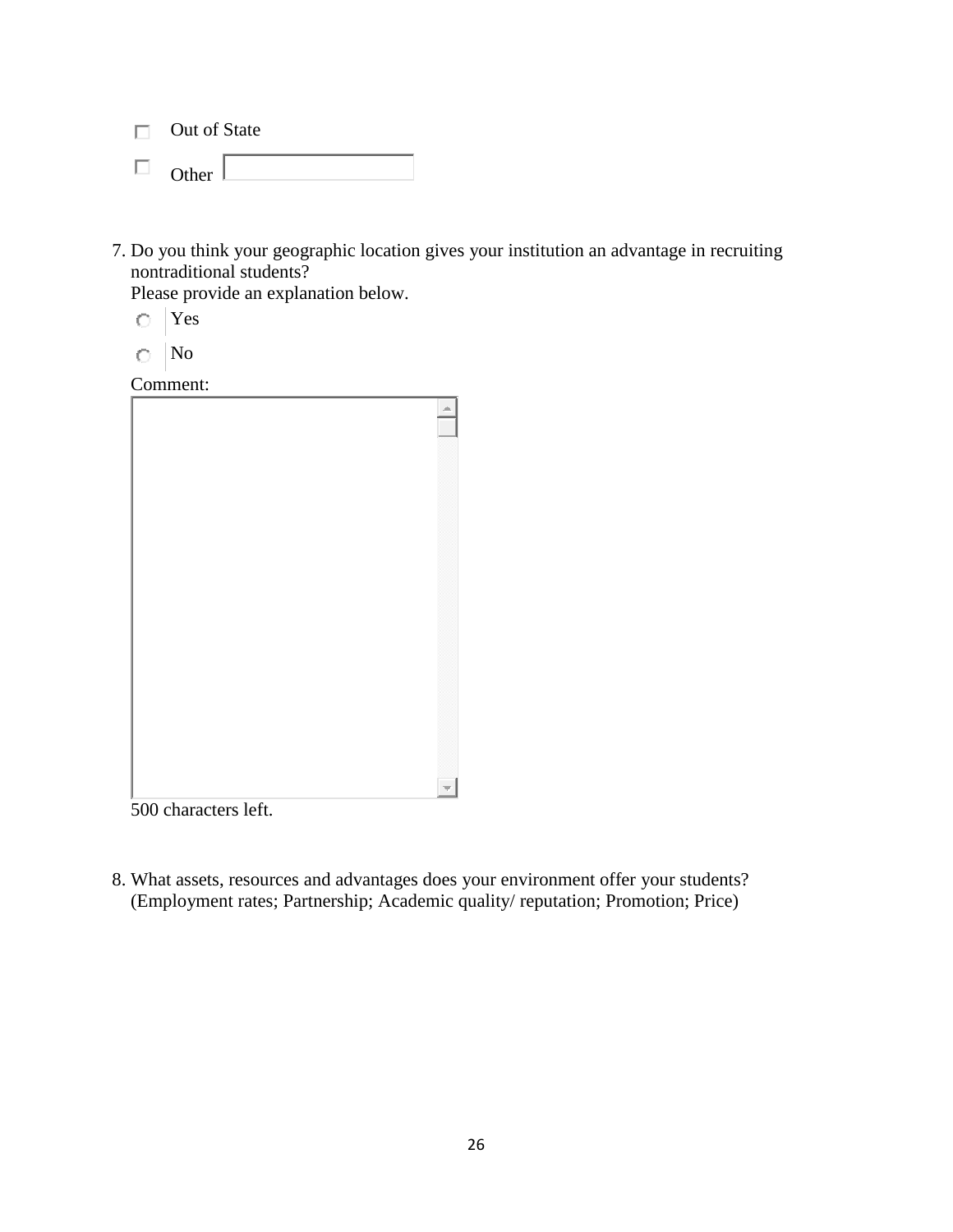

1000 characters left.

9. Are there any factors that hinder your ability to attract your students to your institution/area? (Employment rates; Academic quality/ reputation; Inability to market; Cost of living, Tuition)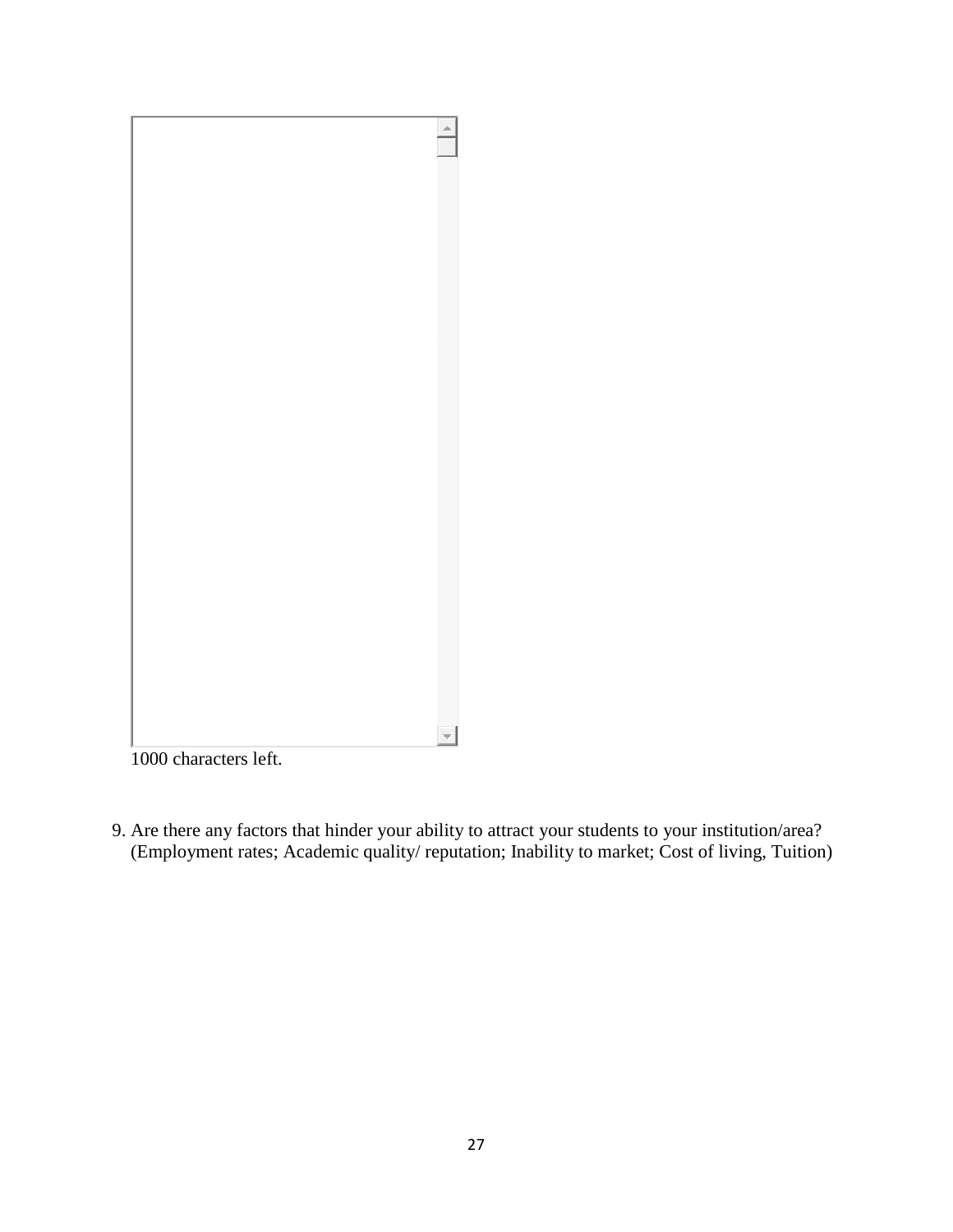

characters left.

Thank you for your input. We look forward to speaking with you soon.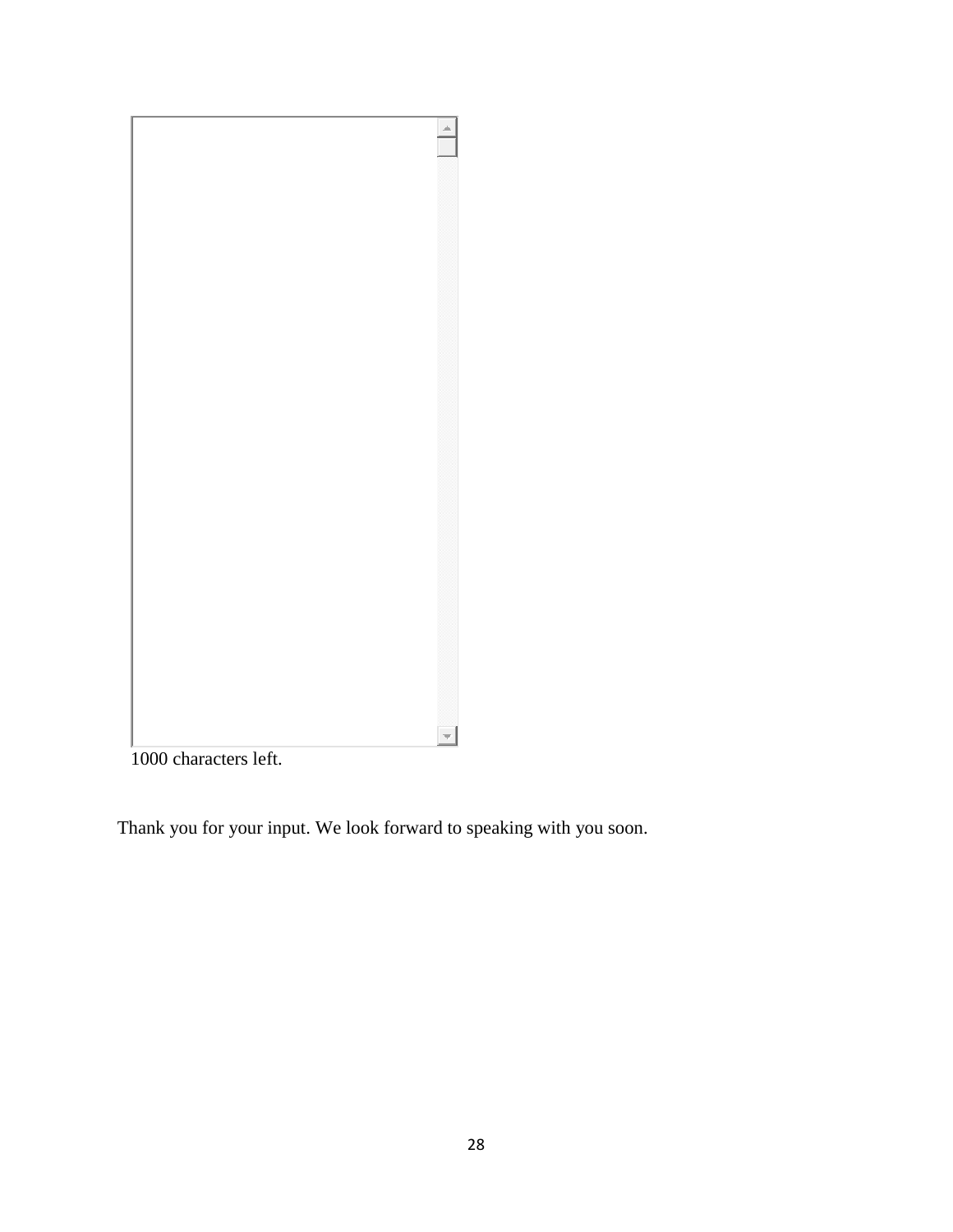# **2. Interview Questions**

- <span id="page-29-0"></span>1) What challenges did you face in recruiting the nontraditional student community?
- 2) What strategies did you use to overcome those challenges in recruiting nontraditional students? (Fairs/ on campus recruiting events/ off campus recruiting events/ social media marketing)
- 3) Did you have a communication plan?
- 4) Have you used social media as a strategy in recruitment and retention? How has that worked for your particular school? Helpful or unhelpful? How much resource did you spend on this?
- 5) Do you think that your environment/location was helpful or unhelpful in recruiting students? How and why?
	- a. What did you do to overcome this challenge, if it is/was unhelpful?
	- b. If the environment was helpful, what advice would you give other schools in replicating the environment of your school?
- 6) What (if any) organizational or structural changes did you make in order to improve recruitment of nontraditional students? (Hire new staff, implement new strategic plan, community partnership)
	- a. What other initiatives have you instituted?
- 7) What challenges did you face in retaining the nontraditional student community?
- 8) What strategies did you use to overcome those challenges in retaining nontraditional students? (working with faculty to address unconscious bias, tutoring and mentoring program, dedicated staff for nontraditional students)
- 9) How were you able to harness support from your professors in making sure that educators are truly dedicated to the initiative of supporting nontraditional students and creating a positive classroom environment?
- 10) What strategies did you utilize to harness support from your community/business/family members of nontraditional students?
- 11) What do you believe are the best practices that contributed to your success?
- 12) If any institution wants to replicate your success, what would your advice be?